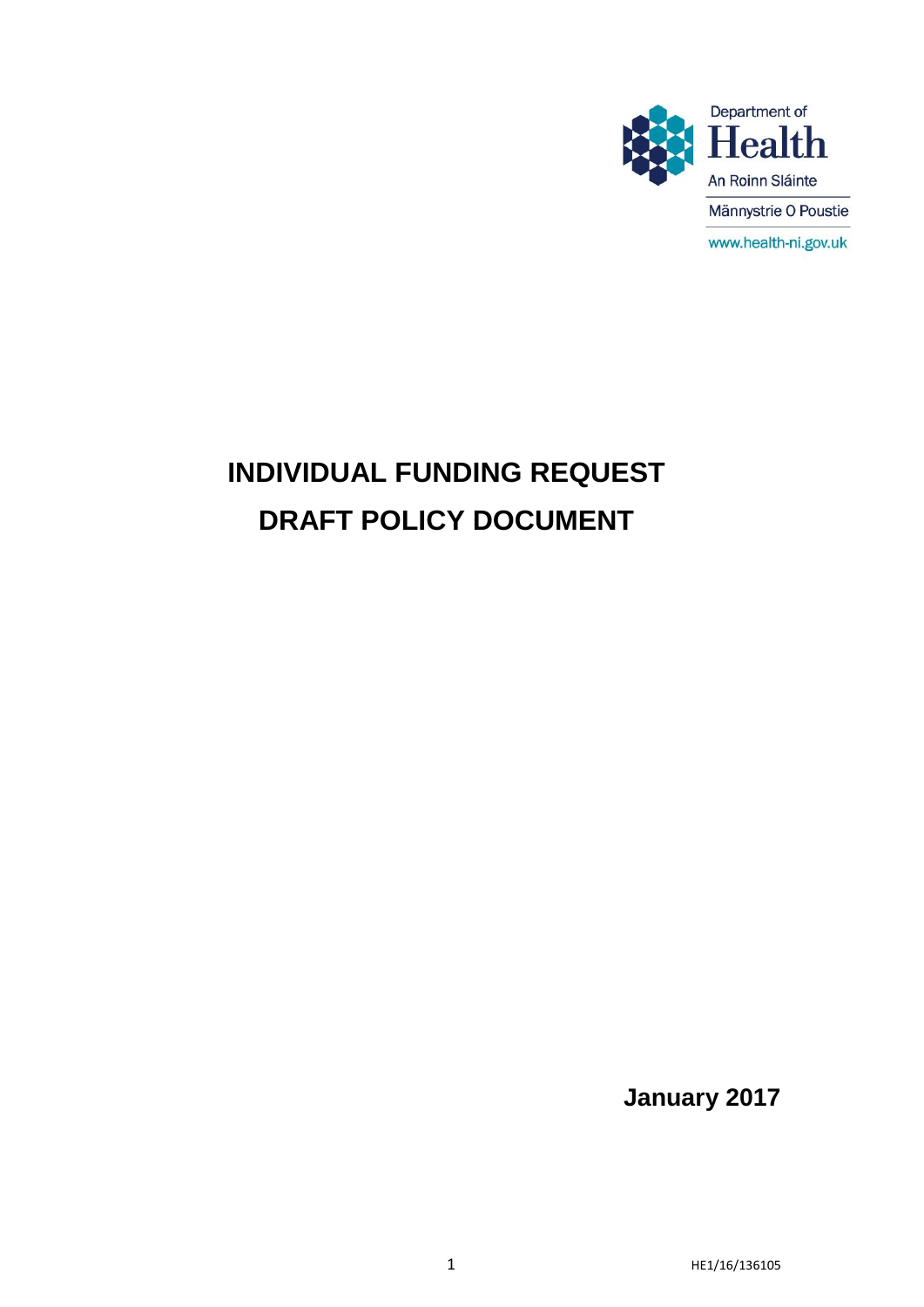#### **Policy Statement**

This policy document outlines the conditions and criteria under which hospital consultants, on behalf of their patients, can make an application to the Individual Funding Request (IFR) Regional Scrutiny Committee (RSC) for treatment which is not normally commissioned by the Health and Social Care Board (HSCB) under defined conditions. This policy applies to any patient who is in circumstances where the HSCB is the responsible commissioner for health and social care for that person.

This policy will apply to patients eligible for health and social care (HSC) services only.

This policy will apply from xx xxx xxxx and will be subject to review one year hence.

### **Equality statement**

Section 75 of the NI Act 1998 requires all public bodies in carrying out their functions to have due regard to the need to promote equality of opportunity between:

- Persons of different religious belief, political opinion, racial group, age, marital status or sexual orientation;
- Men and women generally;
- Persons with a disability and persons without; and
- Persons with dependants and persons without.

In addition, without prejudice to the above, public bodies must also in carrying out their functions have regard to the desirability to promote good relations between persons of a different religious belief, political opinion or racial group.

This policy will apply regionally and should not present any specific rural impact.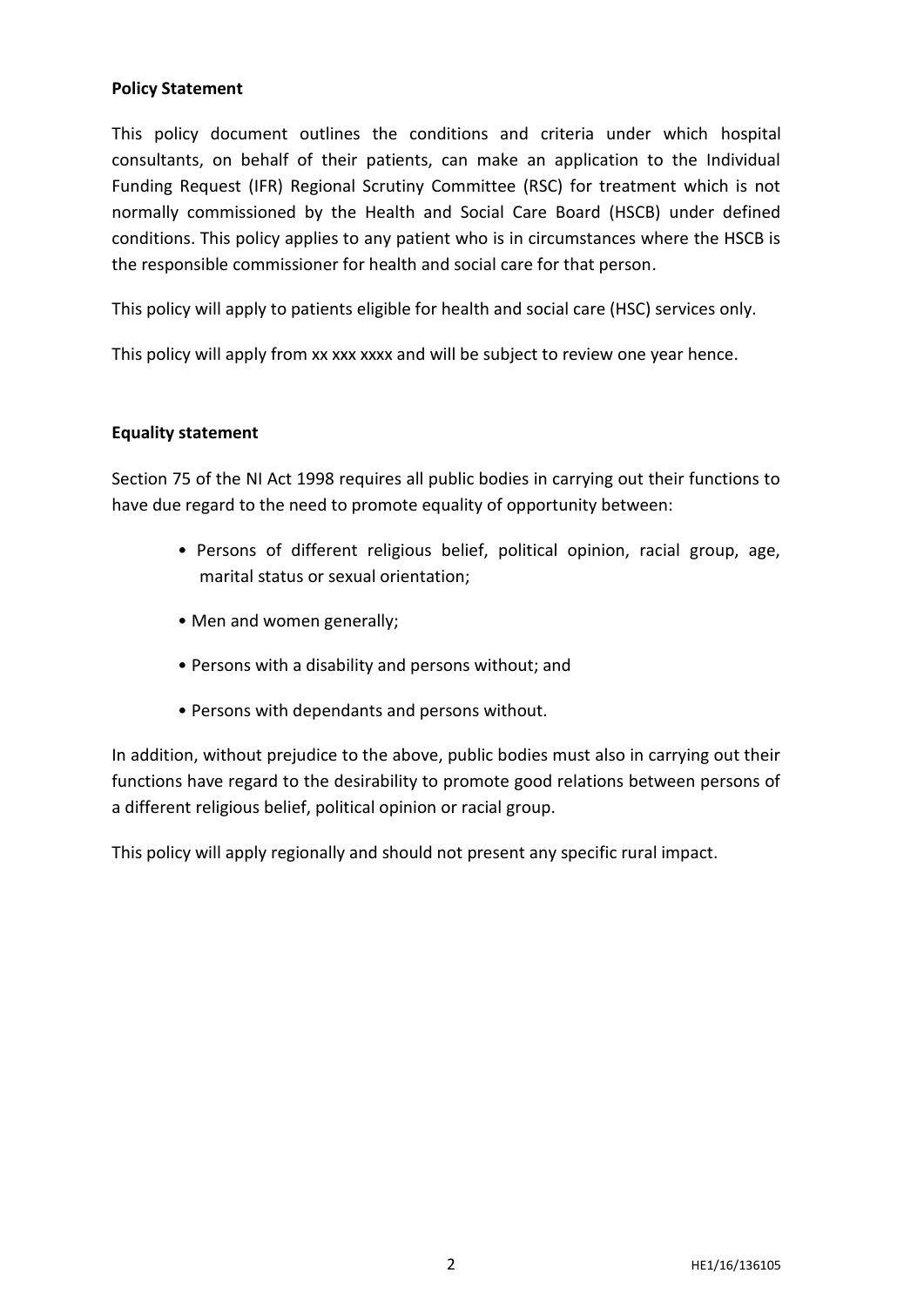#### **1. The policy**

- 1.1. This policy applies to any patient where the Health and Social Care Board (HSCB) is the responsible commissioner for the provision of health and social care (HSC) for that person
- 1.2. Hospital consultants, on behalf of their patients, are entitled to make an "*individual funding request*" (IFR) to the HSCB for treatment that is not normally commissioned by the HSCB under the following defined conditions:
	- The request does not apply to a cohort of patients (see sections 1.3 1.5);

### AND

 The patient is suffering from a medical condition for which the patient's particular clinical circumstances fall outside the criteria set out in an existing commissioning policy for funding the requested treatment (see sections 1.8 - 1.9);

### OR

 The request is for a new intervention or, for an intervention for a new indication outwith its licensed indication, where no commissioning arrangements exist (see appendix A section 5);

# **OR**

 The patient has a rare clinical circumstance for whom the hospital consultant wishes to use an existing treatment outwith it's licensed clinical indication, with the explicit consent of the patient (see sections  $1.10 - 1.13$ );

All correspondence will be copied to the referring consultant, Medical Director and Service Manager. It is expected that referring hospital consultants will discuss the referral with the patient, document the discussion and advise on likely timescales for consideration of the request. Normally a patient should be offered a copy of the referral form.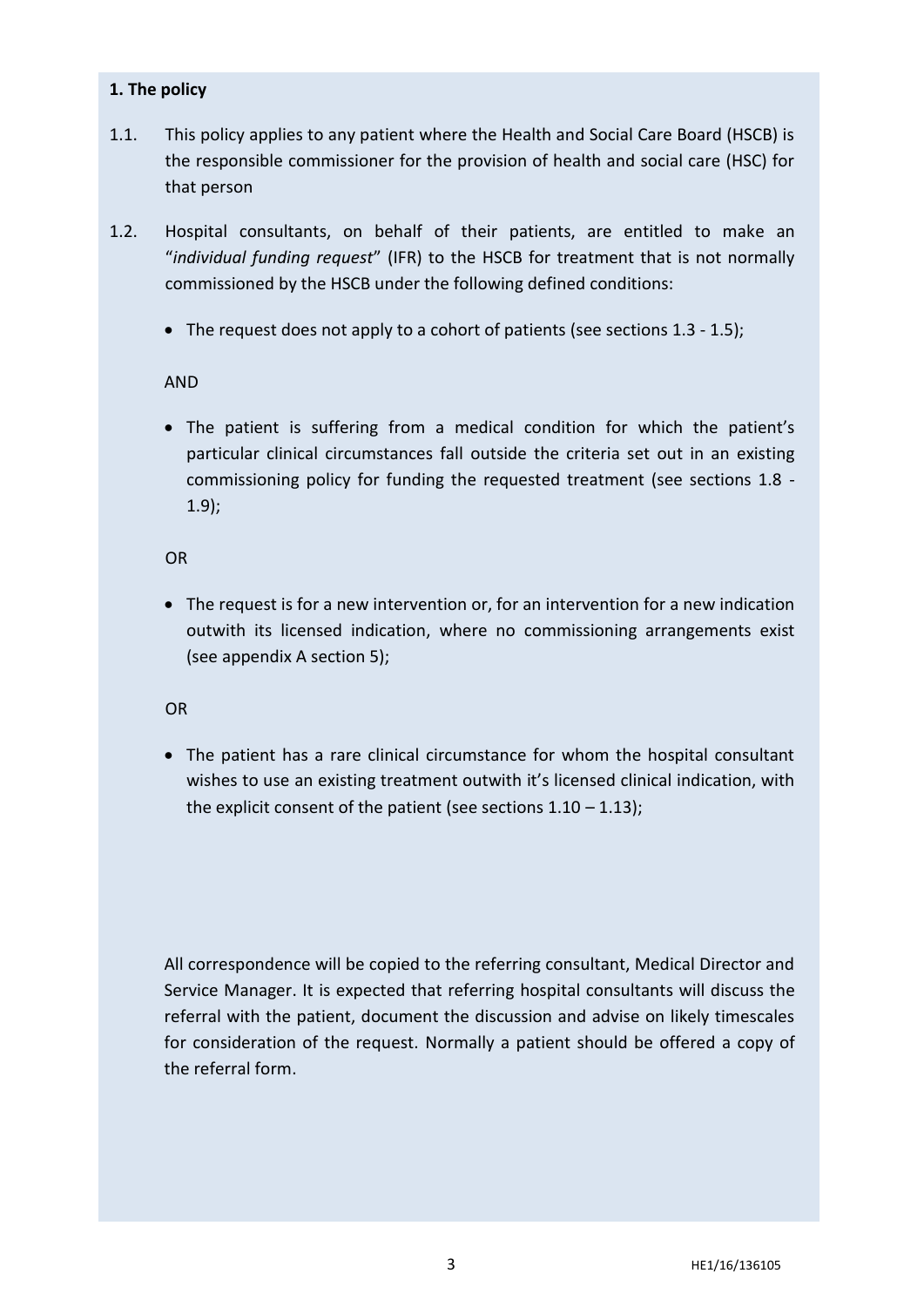#### **SCREENING INDIVIDUAL FUNDING REQUESTS**

#### *Screening for service developments*

1.3 All individual funding requests submitted will be subject to screening for service development $^1$ .

A request for a treatment should be classified as a request for a service development if there is likely to be a cohort (see section 1.3.1) of similar patients:

- With the same or similar clinical circumstances as the patient who is the subject of the request;
- Whose clinical condition means that their consultant could make a like request (regardless as to whether such a request has been made);

#### AND

1

 Who could reasonably be expected to benefit from the requested treatment to the same or a similar degree.

If the number of patients presenting per year is less than 3, the Regional Scrutiny Committee (RSC) will consider whether an IFR is appropriate.

#### *1.3.1 What is a "cohort of similar patients"?*

For the purpose of this policy a cohort is defined as a group of clinically similar patients.

If the numbers of clinically similar patients for whom the treatment is requested per year reaches 3 or more, the HSCB will treat this as a service development requiring a commissioning policy and the Specialist Services Commissioning Team (SSCT) will be notified.

1.4 The RSC is not entitled to make policy decisions for the HSCB. It follows that where a request has been classified as arising from a cohort of clinically similar patients, the RSC is not the correct body to make a decision about funding the request.

 $1$  Further guidance on service development is provided in Appendix A, Section 'Service development and cohorts of similar patients'.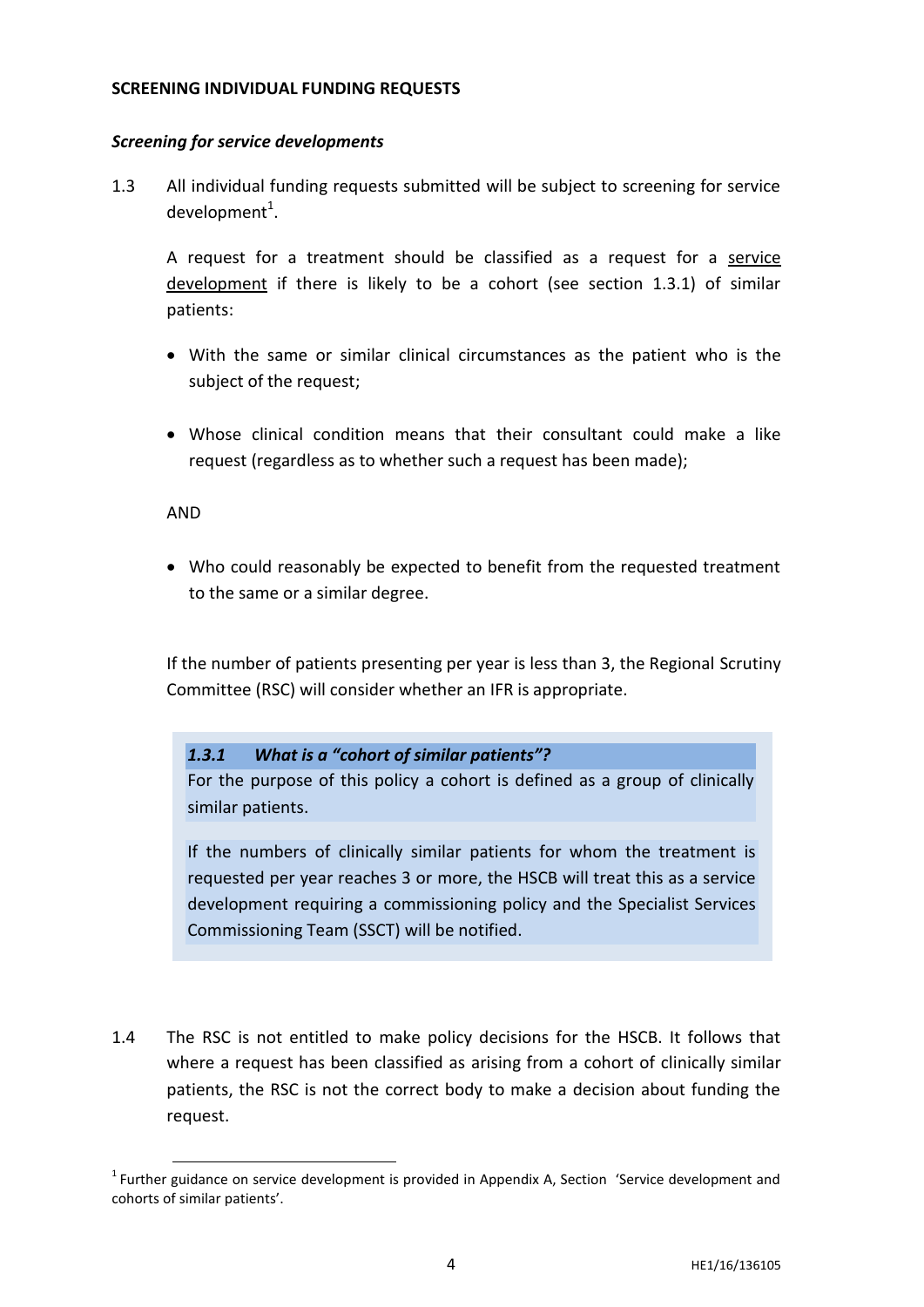1.5 Where an IFR has identified a cohort of patients the RSC will refer to the relevant commissioner who will make a timely decision on commissioning. While the commissioning position is being considered, the RSC will continue to provide that treatment under the IFR process within a reasonable time frame.

### *Screening for incomplete submissions*

- 1.6 If a request is not categorised as arising from a cohort of clinically similar patients, it will be subject to screening by the IFR Screening Panel to determine whether the request has sufficient clinical and other information for the IFR to be fully considered by the RSC. Where information is lacking the IFR will be returned to the requester specifying the additional information required to enable the request to proceed. The request can be resubmitted at any point.
- 1.7 If a request has been accepted as not applying to a cohort and the paperwork is sufficiently complete to assess the case, then the request will be forwarded to the RSC.

### **ASSESSMENT OF IFRS WHICH HAVE PASSED SCREENING**

# *Requests for a patient whose clinical circumstances do not currently qualify them for funding under an existing commissioning policy*

- 1.8 Where there is an existing policy on the management of a disease a hospital consultant may request a treatment not covered by this policy where the individual's circumstances differ from the ordinary (i.e. a non commissioned treatment) through the IFR process. This application must make reference to the existing commissioning position.
- 1.9 The RSC shall be entitled to approve funding if the patient has exceptional clinical circumstances<sup>2</sup>. In considering whether or not to fund a patient on grounds of exceptional clinical circumstances the RSC will act as follows:
	- The RSC will use the information provided by the requester to compare the patient to other patients with the same presenting medical condition, at the same stage of progression. Specifically, the panel may consider, based upon the evidence provided to it, whether or not the application has demonstrated exceptional clinical circumstances which leads the panel to believe that the patient would benefit significantly more from the treatment than other patients with the same condition at the same stage.

**.** 

<sup>2</sup> Further guidance on exceptionality is provided in Appendix A, Section 2 '*Exceptionality'.*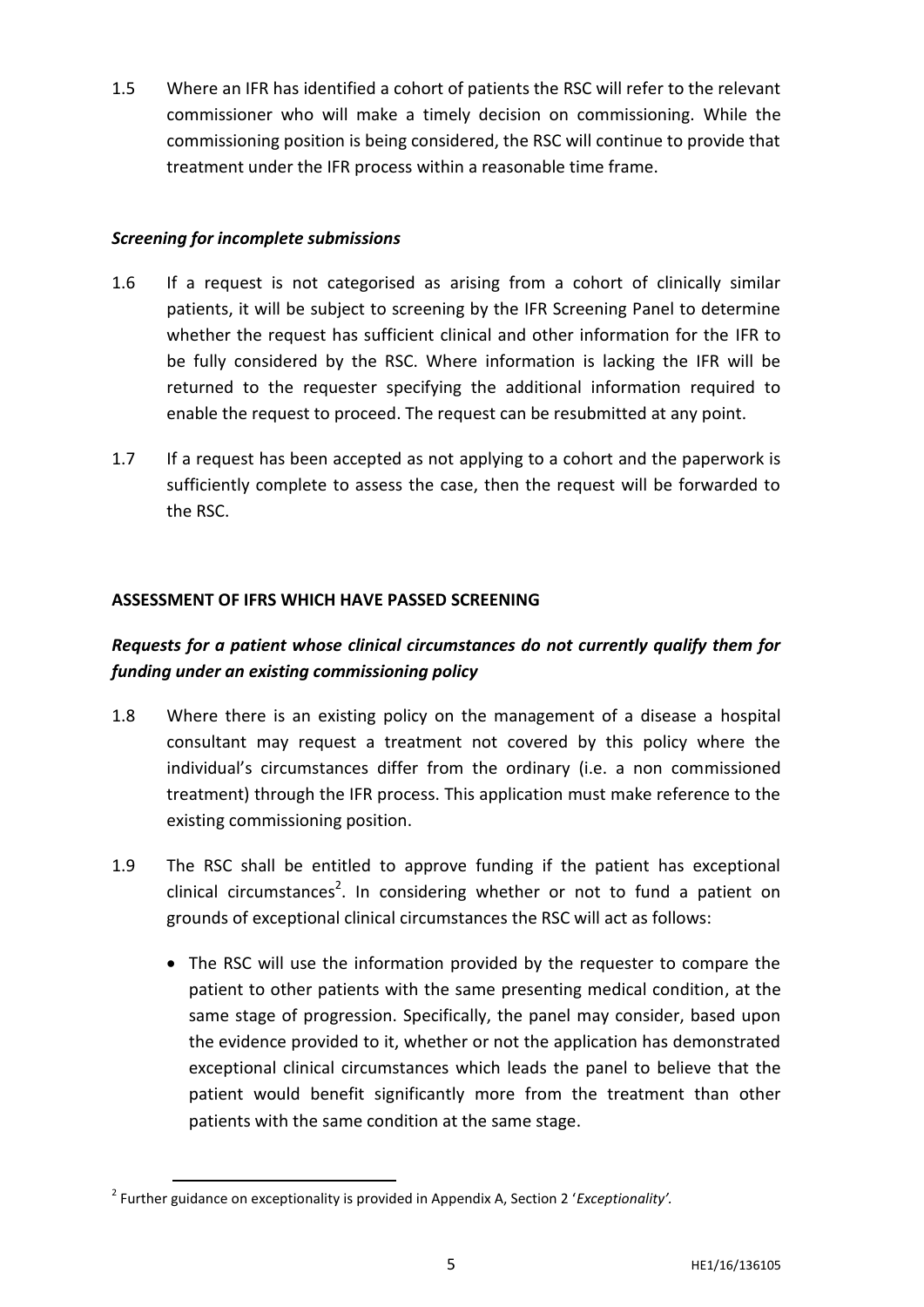- When making their decision the RSC is required to restrict itself to considering only the patient's presenting medical condition and the likely benefits (demonstrated by the evidence) from the proposed treatment.
- The RSC shall not fund treatments on the basis of non-clinical factors. Nonclinical factors include age, marital status or employment, or any such information which does not have a direct clinical connection to the patient's clinical circumstances.
- The RSC shall consider the relative cost of treatment and the likely benefit to the individual patient, taking into account that allocation of resources to support any individual patient will reduce the availability of resources for investment in previously agreed care and treatments.

# *Requests to fund an existing treatment outwith licensed clinical indications for one or more patients with a rare clinical condition or rare clinical circumstances.*

- 1.10 This patient group represents a distinct group of exceptions and so are assessed in line with expert views as to the patient's clinical suitability<sup>3</sup>.
- 1.11 The RSC shall be entitled to approve funding the use of a licensed medicine for 'off label' use in the treatment of patients with rare clinical conditions or rare clinical circumstances.
- 1.12 The RSC will assess, in the first instance, whether or not it is possible for the patient to access the treatment through a clinical trial. If so the IFR will, save in exceptional circumstances, be rejected.
- 1.13 In considering whether or not to agree to fund the treatment the RSC's consideration shall include the following factors:
	- The potential benefit and risks of the treatment.
	- The biological plausibility of anticipated benefit for the patient based on evidence of this treatment in other similar disease states.
	- Capacity, deliverability and opportunity costs compared to other competing needs and unfunded developments.
	- Where the request is in respect of more than one patient or it is clear from the nature of the request that there is likely to be more than one patient, then the RSC should consider whether or not the request is applicable to a cohort of clinically similar patients.

**<sup>.</sup>** 3 Further guidance is provided in Appendix A Section 3 '*Rarity'*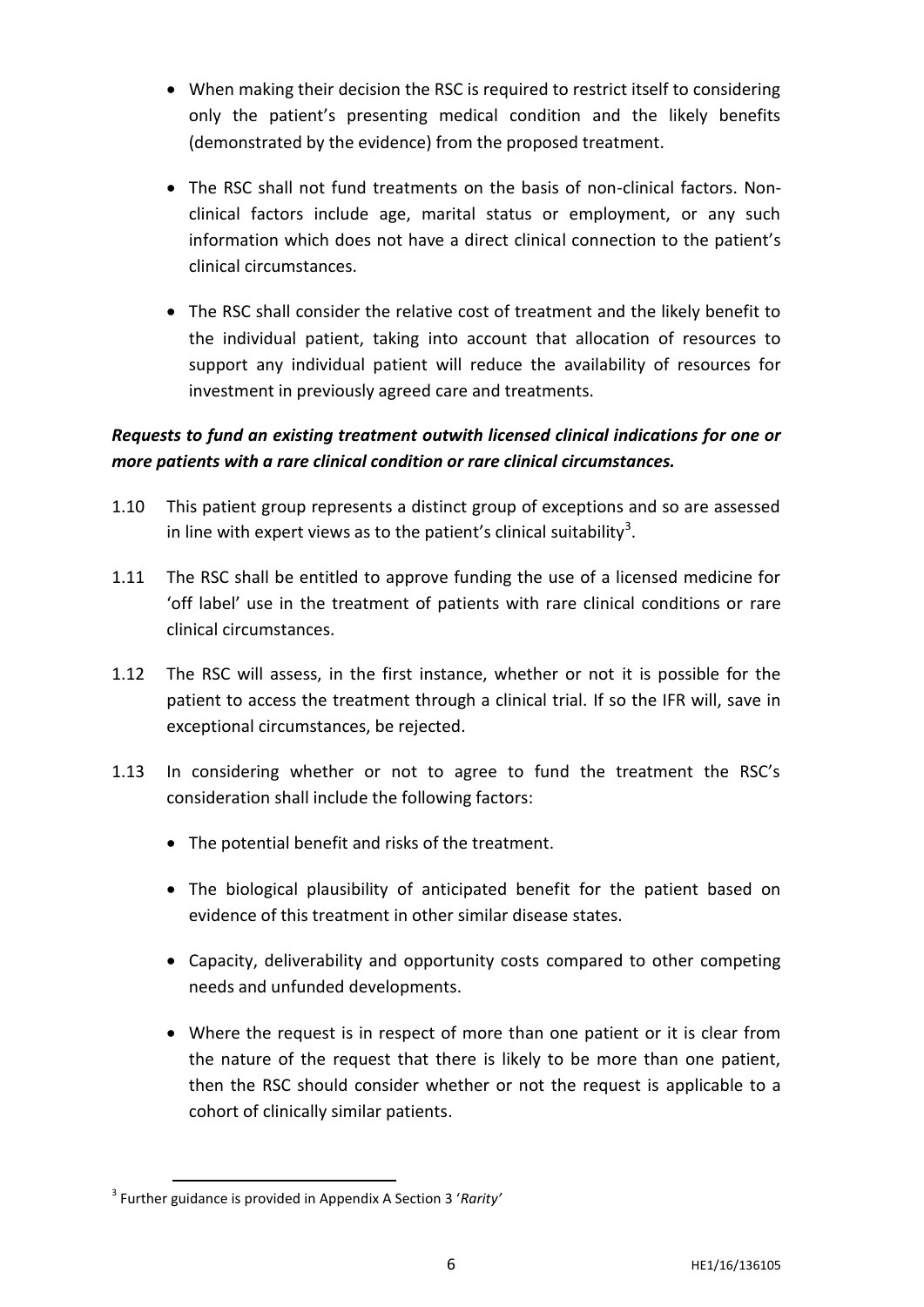#### **URGENT TREATMENT DECISIONS**

1

- 1.14 The HSCB recognises that there will be occasions when an urgent decision needs to be made to consider approving funding for treatment for an individual patient outside the HSCB's normal policies and processes. In such circumstances the HSCB recognises that an urgent decision by an authorised senior health professional or an extraordinary RSC may have to be made before the next routine RSC panel can be convened. The following provisions apply to such a situation.
	- An urgent request is one which requires urgent consideration and a decision because the patient faces a substantial risk of death or significant harm if a decision is not made before the next scheduled meeting of the RSC.
	- Every effort should be made by the hospital consultant to seek funding through the appropriate route. Urgency under this policy cannot arise as the result of a failure by the hospital consultant to expeditiously seek funding through the appropriate route and/or where the patient's legitimate expectations have been raised by a commitment being given by the hospital consultant to provide a specific treatment to the patient. In such circumstances the HSCB expects the hospital consultant's provider Trust to proceed with treatment and for the provider Trust to fund the treatment.
	- Provider Trusts must take all reasonable steps to minimise the need for urgent requests to be made through the IFR process. If hospital consultants from any provider Trust are considered by the HSCB not to be taking all reasonable steps to minimise urgent requests to the IFR process, the HSCB may refer the matter to the provider Trust's Chief Executive.
	- In situations of clinical urgency the decision will be made by those authorised to make an urgent decision<sup>4</sup>.
	- The authorised senior health professional or the extraordinary RSC, as far as possible within the constraints of the urgent situation, consider the nature and severity of the patient's clinical condition and the time period within which the decision needs to be taken – preferably within 48 hours. As much information about both the patient's illness and the treatment should be provided as is feasible in the time available and this shall be considered for funding in accordance with relevant existing commissioning policies.
	- The authorised senior health professional and the extraordinary RSC shall be entitled to reach the view that the decision is not of sufficient urgency or of

<sup>4</sup> Further guidance is provided in Appendix A, Section 4 '*Clinically Critically Urgent Treatment Outside Established Policy'*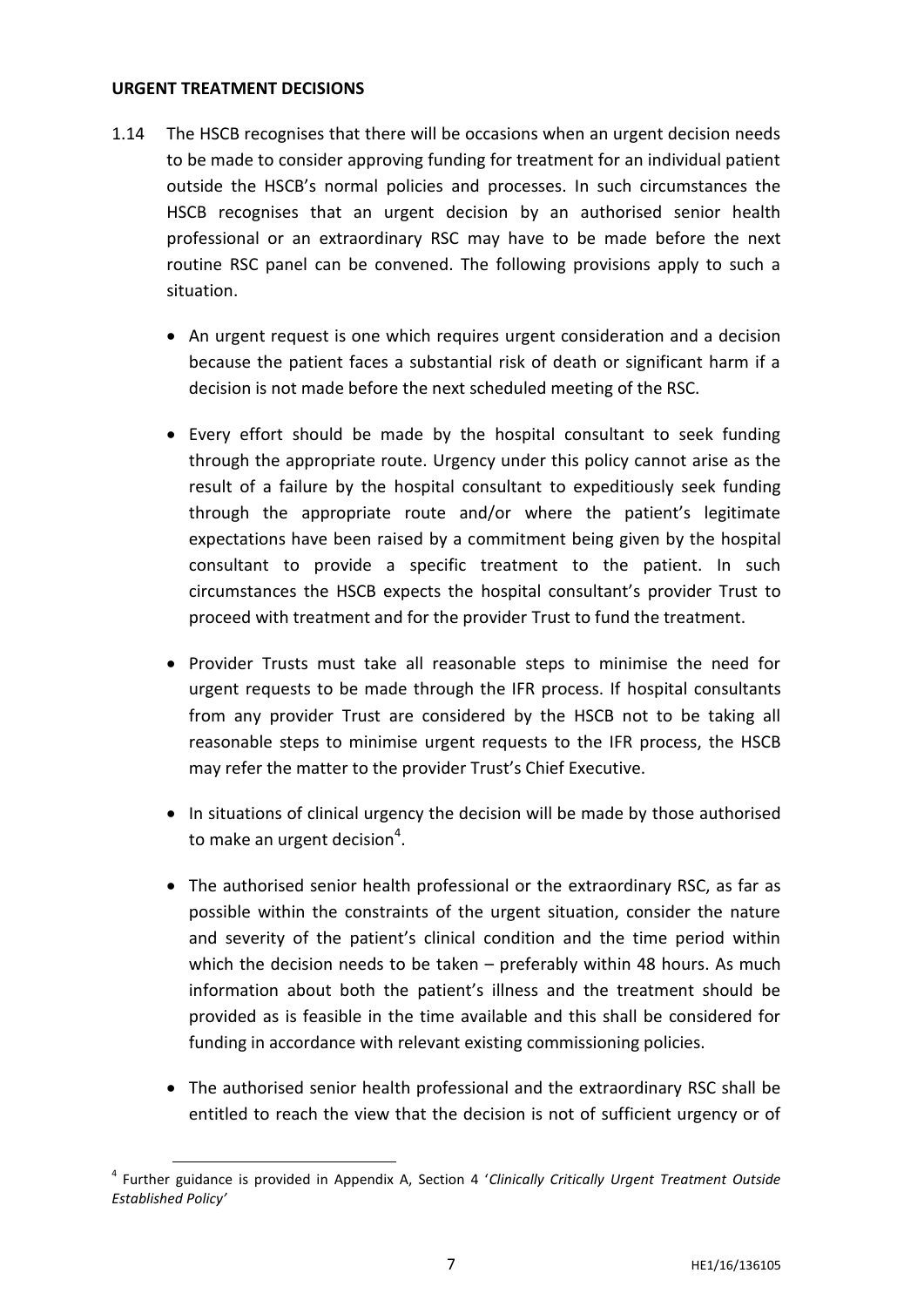sufficient importance that a decision needs to be made outside of the usual process.

 The authorised senior health professional and the extraordinary RSC shall be entitled to reach the view that the request is, properly analysed, a request applicable to a cohort of similar patients and so should be refused and/or appropriately referred for policy consideration.

### *Identification bias*

1.15 The RSC shall take care to avoid identification bias, often called the "rule of rescue<sup>"5,6</sup>. This can be described as the imperative people feel to rescue identifiable individuals facing avoidable death or a preference for identifiable over statistical lives. In plain terms this means supporting intensive effort to prolong life (when prognosis appears poor and death unavoidable) and when there is little research evidence to support treatment options (e.g. in relapsed/refractory stages of disease). The fact that a patient has exhausted all HSC treatment options available for a particular condition is unlikely, of itself, to be sufficient to demonstrate exceptional clinical circumstances.

Equally, the fact that the patient is refractory to existing treatments where a recognised proportion of patients with same presenting medical condition at this stage are, to a greater or lesser extent, refractory to existing treatments is unlikely, of itself, to be sufficient to demonstrate exceptional clinical circumstances.

# **INFORMATION SUBMITTED TO THE RSC**

1

- 1.16 It is the hospital consultant's responsibility to ensure that the appropriate information is provided to the RSC according to the type of request being made, in a timely fashion consistent with the urgency of the request. If relevant information is not submitted, then the referring hospital consultant will bear responsibility for any delay that this causes. In all instances the lead treating hospital consultant must state whether or not they consider there are similar patients, and if so, how many such patients there are.
- 1.17 All clinical teams submitting IFR requests must be aware that information that is immaterial to the decision will not be considered by the RSC. This may include

<sup>5</sup> McKie J, Richardson J. The rule of rescue. Soc Sci Med. 2003 Jun; 56(12):2407-19. 6 [https://www.nice.org.uk/news/feature/what-social-values-should-nice-consider-when-balancing](https://www.nice.org.uk/news/feature/what-social-values-should-nice-consider-when-balancing-)fairness-with-efficiency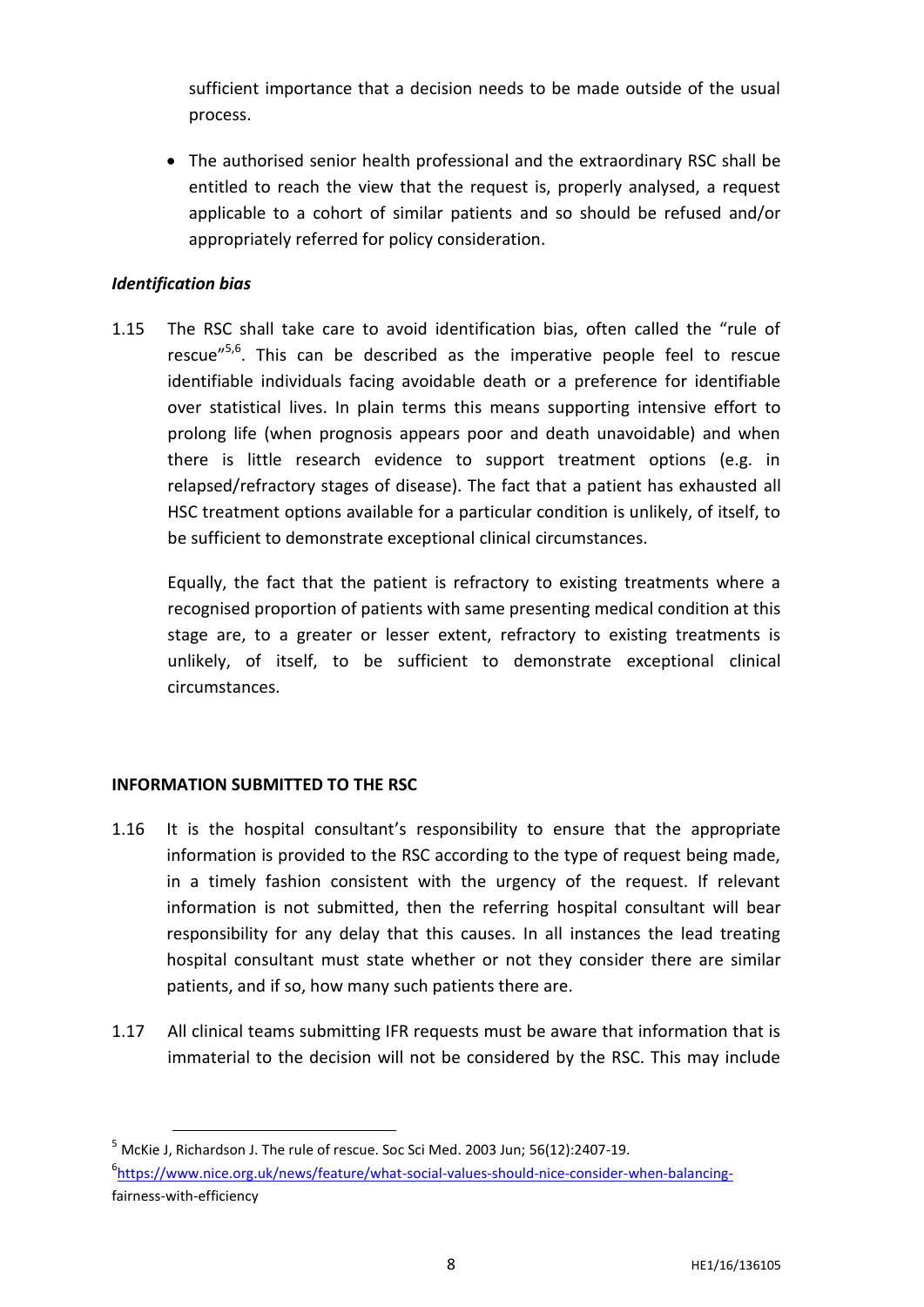information about non-clinical factors relating to the patient or information which does not have a direct connection to the patient's clinical circumstances.

### **APPROVAL OF INDIVIDUAL FUNDING REQUESTS**

- 1.18 The RSC may approve requests for funding treatment for individual patients where all the following conditions are met:
	- One of the conditions set out in section 1.2 is met.
	- Exceptional clinical circumstances apply and there is sufficient evidence to show that, for the individual patient, the proposed treatment is likely to be clinically effective.
	- The HSC can afford the treatment where the costs of that treatment are justifiable.
	- Where the cost of the drug therapy is less than the threshold of  $£150,000.^7$ Should the request exceed the threshold, the RSC must clarify the funding position with the commissioner before a decision is made.
- 1.19 The RSC is not required to accept the views expressed on the IFR application form concerning the likely clinical outcomes for the individual patient of the proposed treatment, but is entitled to reach its own views on:
	- The likely clinical outcomes for the individual patient of the proposed treatment;

AND

**.** 

- The quality of the evidence presented to support the request and/or the degree of confidence that the RSC has about the likelihood of the proposed treatment delivering the proposed clinical outcomes for the individual patient.
- 1.20 Where time permits the RSC shall be entitled, but not obliged, to commission further information from any duly qualified or experienced hospital consultant, medical scientist or other person having relevant skills. Reference to nationally recognised evidence syntheses should be used where they address the specific issues under consideration.
- 1.21 The RSC may make such approval contingent on the fulfilment of such conditions as it considers fit.

<sup>7</sup> Further guidance is provided in Appendix A, Section 1 '*The concept of a cohort of similar patients.'*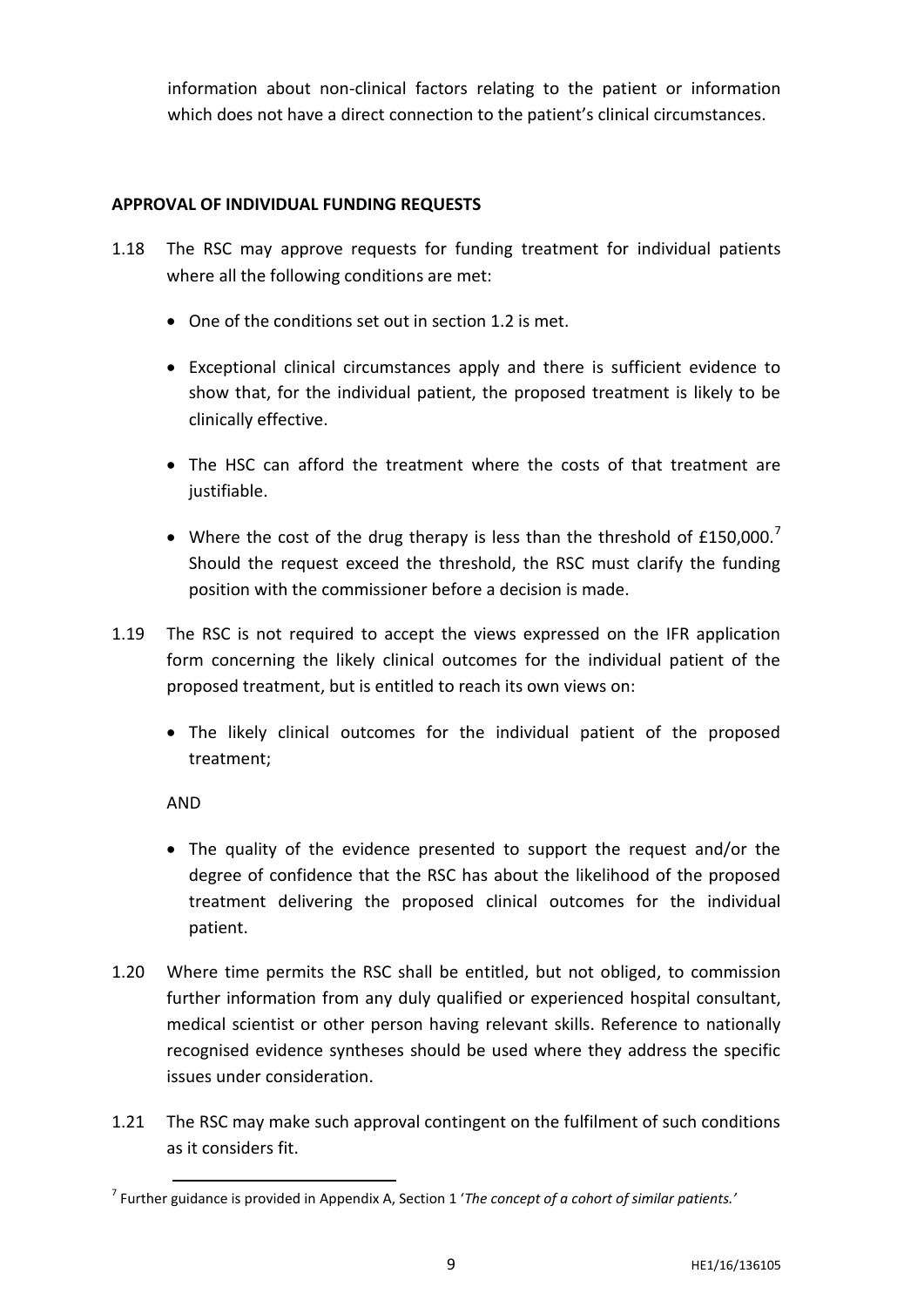1.22 Very occasionally an IFR presents a new issue which needs a substantial piece of work before the RSC can reach a conclusion upon its position. This may include wide consultation. Where this occurs the RSC may adjourn a decision on an individual case until that work has been completed.

#### **APPEALING A DECISION**

- 1.23 Where the RSC has declined to recommend a requested treatment, or has approved the treatment subject to conditions, the referring hospital consultant shall be entitled to ask that the decision of the RSC be reviewed as part of an appeal process. The hospital consultant must explain his or her reasons for considering that the decision taken by the RSC was either:
	- procedurally improper;

# AND/OR

1

 in his/her opinion a decision which no reasonable RSC could have reached.

Any such review will be considered by the IFR Appeals Panel.

- 1.24 The IFR Appeals Panel is part of the HSCB's corporate governance process. The role of the IFR Appeals Panel is to determine whether the RSC has followed the procedures, has properly considered the evidence presented to it and has come to a reasonable decision upon the evidence.
- 1.25 The IFR Appeals Panel shall consider whether:
	- The process followed by the RSC was consistent with the operational policy.
	- The decision reached by the RSC:
		- i. was taken following a process which was consistent with the policy;
		- ii. had taken into account and weighed all the relevant evidence;
		- iii. had not taken into account irrelevant factors outwith the policy;
		- iv. indicated that the panel acted impartially and within their competence;<sup>8</sup>
		- v. was a decision which a reasonable RSC was entitled to reach.
- 1.26 In the event that the IFR Appeals Panel consider that there was any procedural error in the decision of the RSC, the IFR Appeals Panel shall next consider whether there was any reasonable prospect that the RSC may have come to a

<sup>8</sup> '*Acting impartially'*, in this instance, means that RSC panel members had either no conflict of interest, or had declared any conflict of interest prior to the decision being made.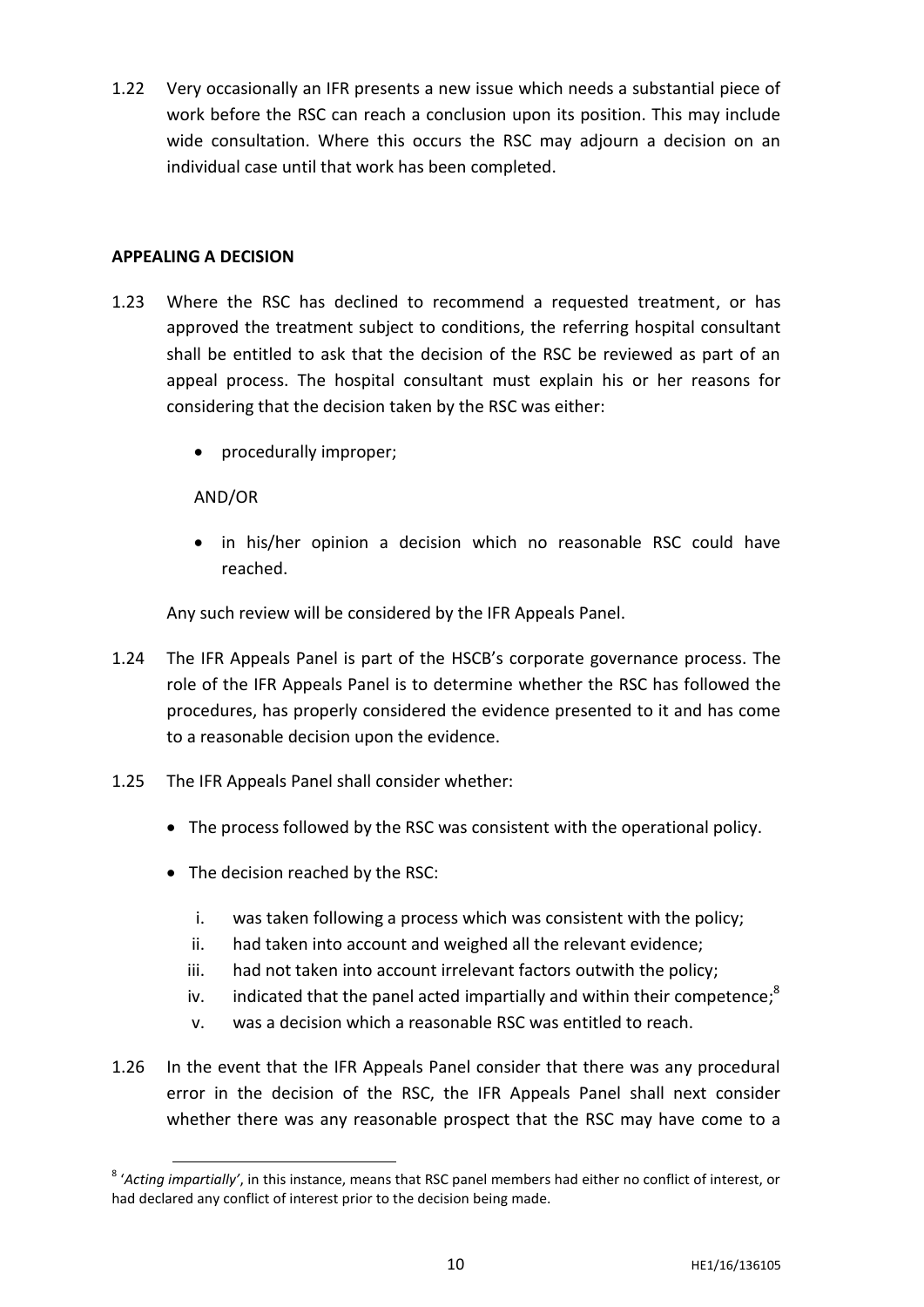different decision if the RSC had not made the procedural error identified by the IFR Appeals Panel.

If the IFR Appeals Panel considers that there was no reasonable prospect of the RSC coming to a different decision, then the IFR Appeals Panel shall approve the decision notwithstanding the procedural error.

However if the IFR Appeals Panel considers that there was a reasonable prospect that RSC may have come to a different decision if the RSC had not made the procedural error, the IFR Review Panel shall require the RSC to reconsider the decision.

The IFR Appeals Panel shall not have power to authorise funding for the requested treatment but shall have the right to make recommendations to the RSC and/or to request one of the Officers authorised to take urgent decisions to consider exercising that power.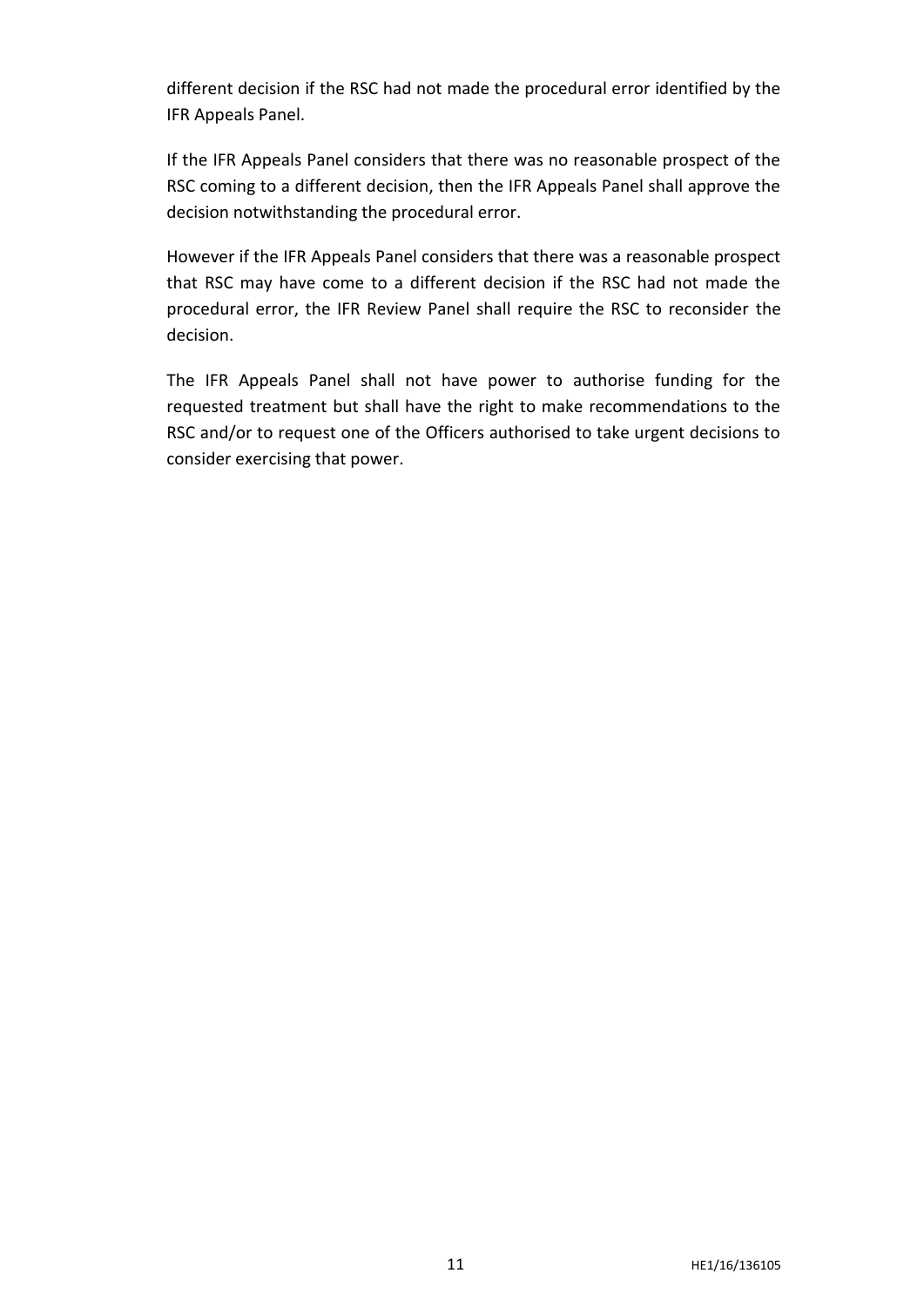#### **Appendix A: Guidance notes**

**.** 

This guidance note is intended to distinguish the broad types of request that may be received. These are where the request:

- 1. Represents a service development for a cohort of patients;
- 2. Is made on grounds of exceptional clinical circumstance where there are commissioning arrangements in place;
- 3. Is made on grounds of rarity and no commissioning arrangements exist;
- 4. Is made for a new intervention or for use of an intervention for a new indication, where no commissioning arrangements exist

In practice, all requests for funding for an individual patient have been called Individual Funding Requests (IFRs) but these sub-categories of request should be recognised. IFRs also need to be understood in the context of routinely funded services. Most established treatments and services are subject to routine commissioning arrangements: a portfolio of contracts and service level agreements, clinical commissioning policies and/or mandatory National Institute of Health and Clinical Excellence (NICE) technology appraisal guidance.

The UK Faculty of Public Health has published a statement describing the concept of exceptionality<sup>9</sup>:

*"It is important to distinguish between an exceptional case and an individual funding request. In an exceptional case, a patient seeks to show that he or she is an 'exception to the rule' or policy and so may have access to an intervention that is not routinely commissioned for that condition. In contrast, an individual funding request arises when a treatment is requested for which the [commissioning organisation] has no policy. This may be because:*

- *it is a treatment for a very rare condition for which the [commissioners] have not previously needed to make provision, or*
- *there is only limited evidence for the use of the treatment in the requested application, or*
- *the treatment has not been considered by the [commissioners] before because it is a new way of treating a more common condition. This should prompt the development of a policy on the treatment rather than considering the individual request unless there is grave clinical urgency."*

<sup>&</sup>lt;sup>9</sup> Faculty of Public Health. FPH Position Statement. Describing exceptionality for funding panels. 2012. Available from: http://www.fph.org.uk/policy\_reports. Accessed 11/12/12.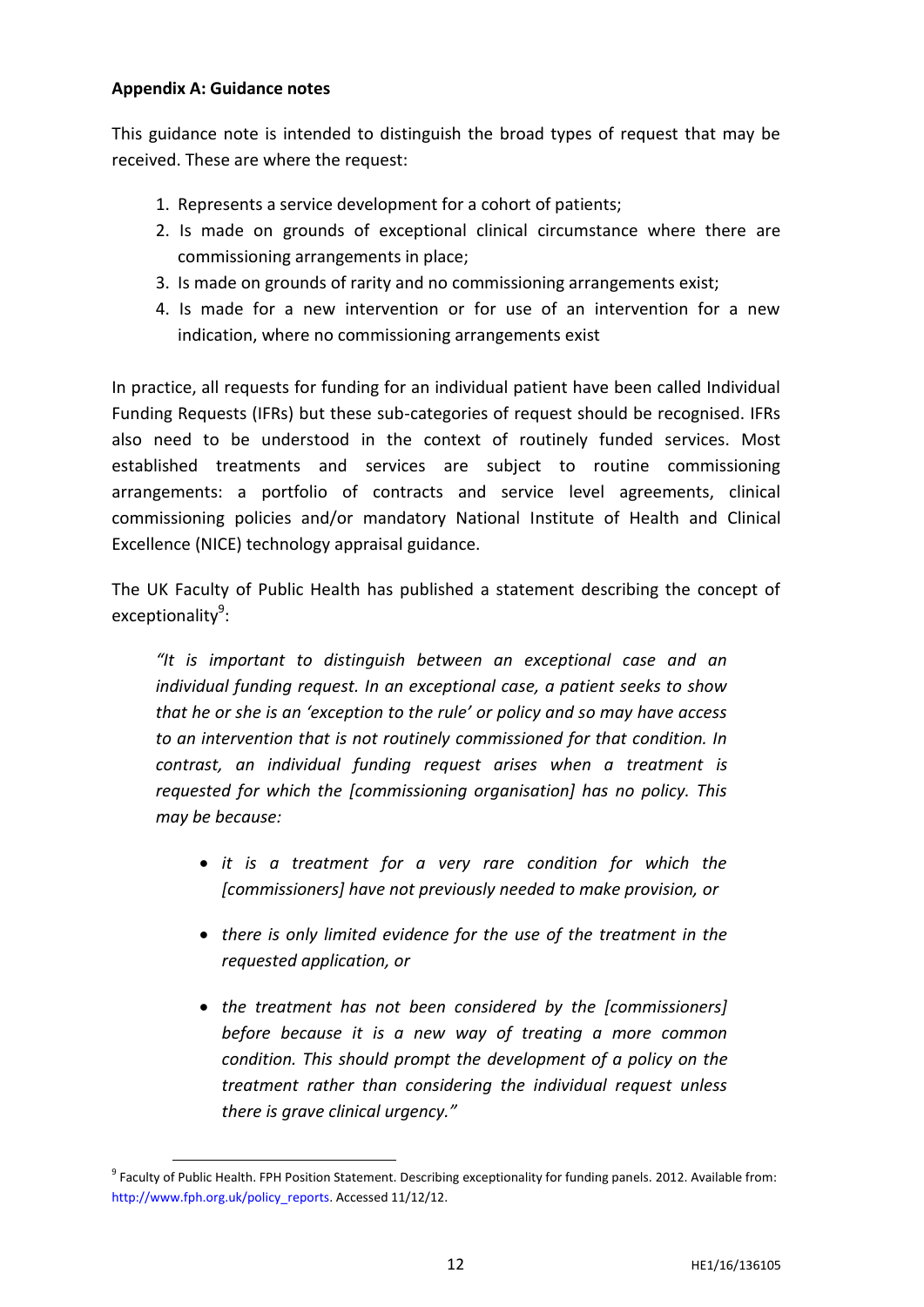### **1. SERVICE DEVELOPMENTS AND COHORTS OF SIMILAR PATIENTS**

A service development is any aspect of healthcare which the HSCB has not historically agreed to fund and which will require additional and predictable recurrent funding.

The term refers to all decisions which have the consequence of committing the HSCB to new expenditure for a cohort of patients including:

- New services;
- New treatment including medicines, surgical procedures and medical devices;
- Developments to existing treatments including medicines, surgical procedures and medical devices;
- New diagnostic tests and investigations;
- Quality improvements;
- Requests to alter an existing service. This change could involve adding in an indication for treatment, expanding access to a different patient sub-group or lowering the threshold for treatment;
- Support for establishing new models of care;

It is normal to consider funding new developments during the annual commissioning prioritisation round.

An in-year service development is any aspect of healthcare, other than one which is the subject of a successful individual funding request, which the HSCB agrees to fund outside of the annual prioritisation and commissioning round.

When a commissioning organisation considers funding a service development outside the normal prioritisation and commissioning process it is particularly important that those taking the decision pay particular attention to the need to take account of the opportunity cost for the HSCB to fund other areas of competing health needs.

Unplanned investment decisions should only be made where they have been approved in accordance with the terms of this policy, which will usually be in exceptional clinical circumstances, because, unless they can be funded through disinvestment, they will have to be funded as a result of either delaying or standing down other planned developments.

It is common for hospital consultants to request an individual funding request for a patient where the request is, properly analysed, the first patient of a group of patients considered in need of a particular treatment. For example, a new drug has been licensed for a particular type of cancer and for patients with particular clinical characteristics. Any individual funding request which is representative of this group represents a service development. As such it is difficult to envisage circumstances in which the patient can properly be classified to have exceptional clinical circumstances.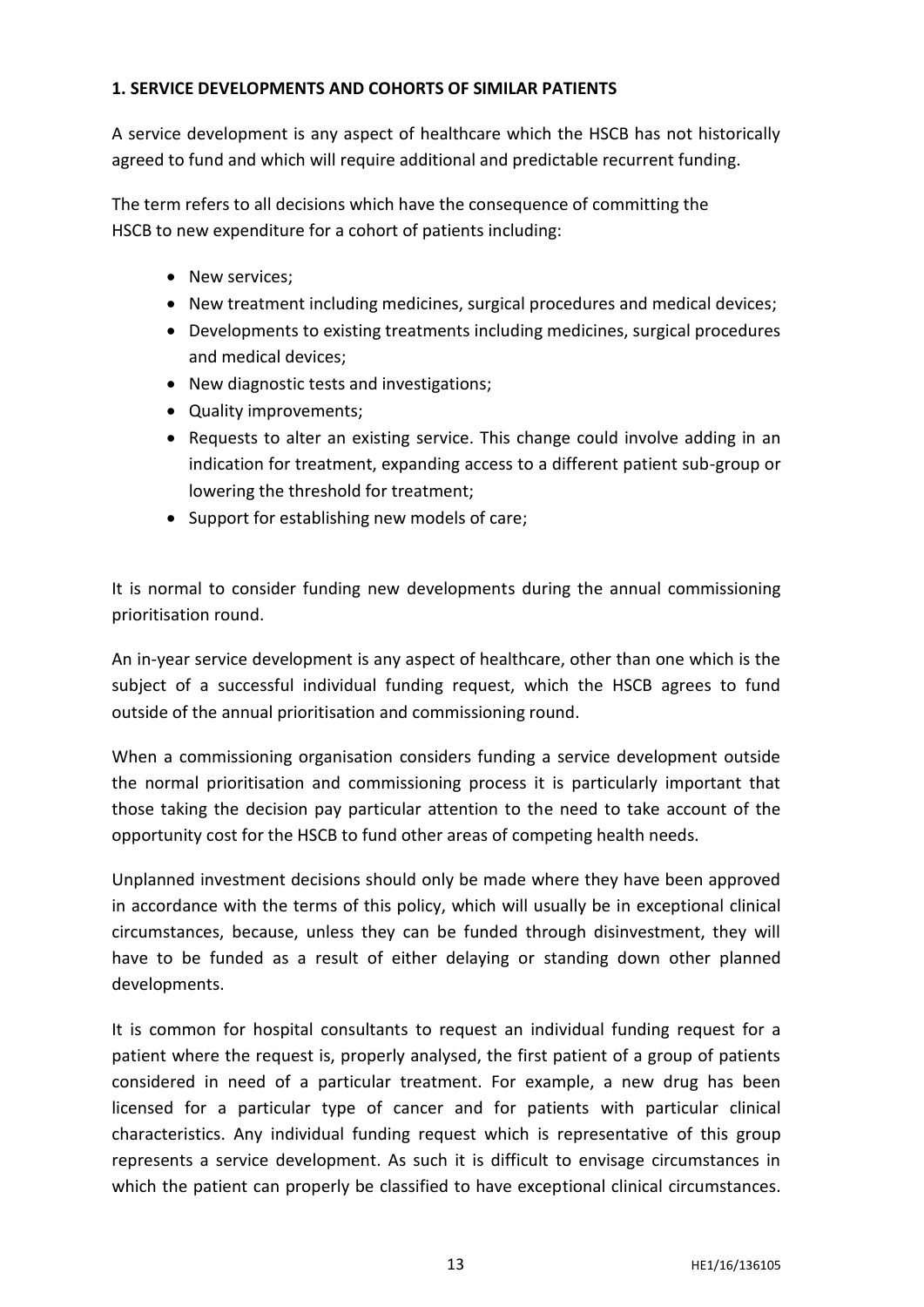Accordingly the individual funding request route is usually an inappropriate route to seek funding for such treatments as they constitute service developments. These funding requests are highly likely to be returned to the provider Trust, with a request being made for the hospital consultants to follow the normal processes to submit a bid for a service development.

# **The concept of a cohort of similar patients**

The policy recognises that there needs to be a distinction between cases where the clinical circumstances are genuinely exceptional and those where the presenting clinical circumstances are representative of a small group of other patients.

Where the presenting clinical circumstances are representative of a small group of other patients the position of the HSCB is that a decision to fund or not is a policy decision and not a funding decision for an individual patient, i.e. it has wider funding implications. Treating this as a policy decision, to be made in the wider context of HSCB commissioning and priority setting, ensures that the outcome of the decision is applied equally to all the other patients who have the same presenting clinical circumstances and the principle of prioritisation is upheld.

This IFR policy has set the level at which cases will require consideration of a commissioning policy. Once this number of requests is met, the IFR route to funding may only be considered if the patient is clinically exceptional to the cohort.

The HSCB will consider the development of a clinical commissioning policy where:

 the numbers of patients for whom the treatment will be requested per year is likely to be 3 or more patients in the population served by the HSCB.

If the numbers of patients for whom the treatment is requested per year reaches 3 or more, the HSCB will treat this as a service development requiring a commissioning policy.

If the number of patients presenting per year is less than 3, the IFR Screening Panel will consider whether an IFR is appropriate.

If the estimated cost for an individual patient is less than £150,000 per year, funding decisions can be made through the RSC. Where the numbers of patients and costs are projected to exceed this threshold, the HSCB Specialist Services Commissioning Team will be notified.

Total annual expenditure for all IFRs should not exceed £8m. If costs are projected to exceed this, the HSCB will notify the Department as early as possible. This will be kept under review.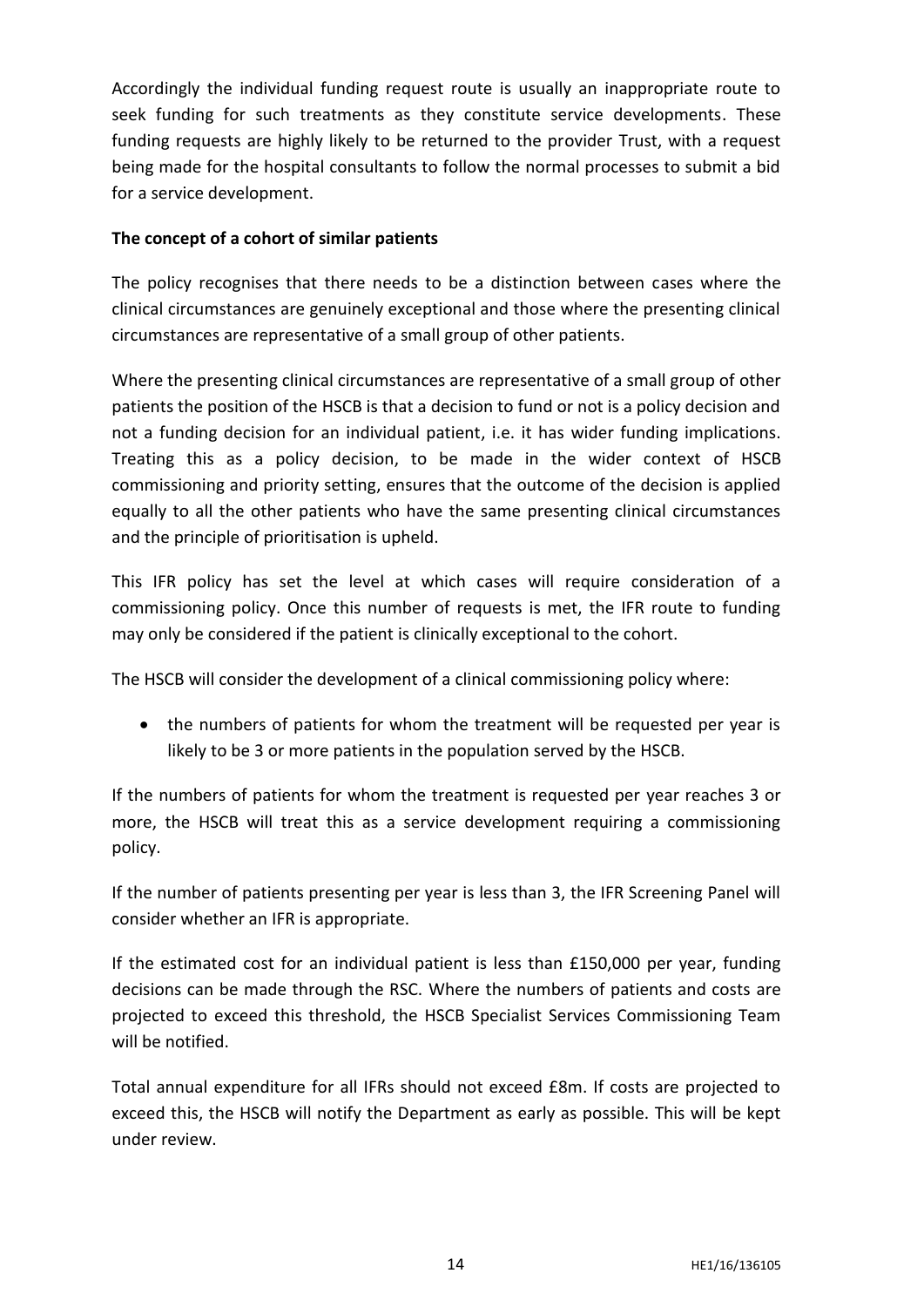#### **2. EXCEPTIONAL CLINICAL CIRCUMSTANCES**

#### **What is meant by exceptional circumstances?**

There can be no exhaustive definition of the conditions which are likely to come within the definition of an exceptional individual case. The word 'exception' means 'a person, thing or case to which the general rule is not applicable'.

The RSC should bear in mind that whilst everyone's individual circumstances are, by definition, unique, only a small proportion of patients have clinical circumstances which are exceptional so as to justify funding for treatment for that patient which is not available to other patients. The following points constitute general guidance to assist the panel. However, the overriding question which the panel needs to ask itself remains: has it been demonstrated that this patient's clinical circumstances are exceptional?

- It may be possible to demonstrate exceptional clinical circumstances where the patient has a medical condition or circumstance which is so rare that the result of the HSCB prioritisation process provides no established treatment care pathway for that condition.
- If a patient has a condition for which there is an established care pathway, the RSC may find it helpful to ask itself whether the clinical circumstances of the patient are such that they are exceptional as compared with the relevant subset of patients with that medical condition.
- The fact that a patient failed to respond to, or is unable to be provided with, one or more treatments usually provided to a patient with his or her medical condition (either because of another medical condition or because the patient cannot tolerate the side effects of the usual treatment) may be a basis upon which the panel could find that a patient has exceptional clinical circumstances.
- However, the panel would normally need to be satisfied that the patient's inability to respond to, or be provided with, the usual treatment was genuinely an exceptional clinical circumstance. For example:
	- i. If the usual treatment is only effective for a proportion of patients (even if a high proportion), this leaves a proportion of patients for whom the usual treatment is not available or is not clinically effective. If there is likely to be a significant number of patients for whom the usual treatment is not clinically effective or not otherwise appropriate (for any reason) the fact that the requesting patient falls into that group is unlikely to be a proper ground on which to base a claim that the requesting patient has exceptional clinical circumstances.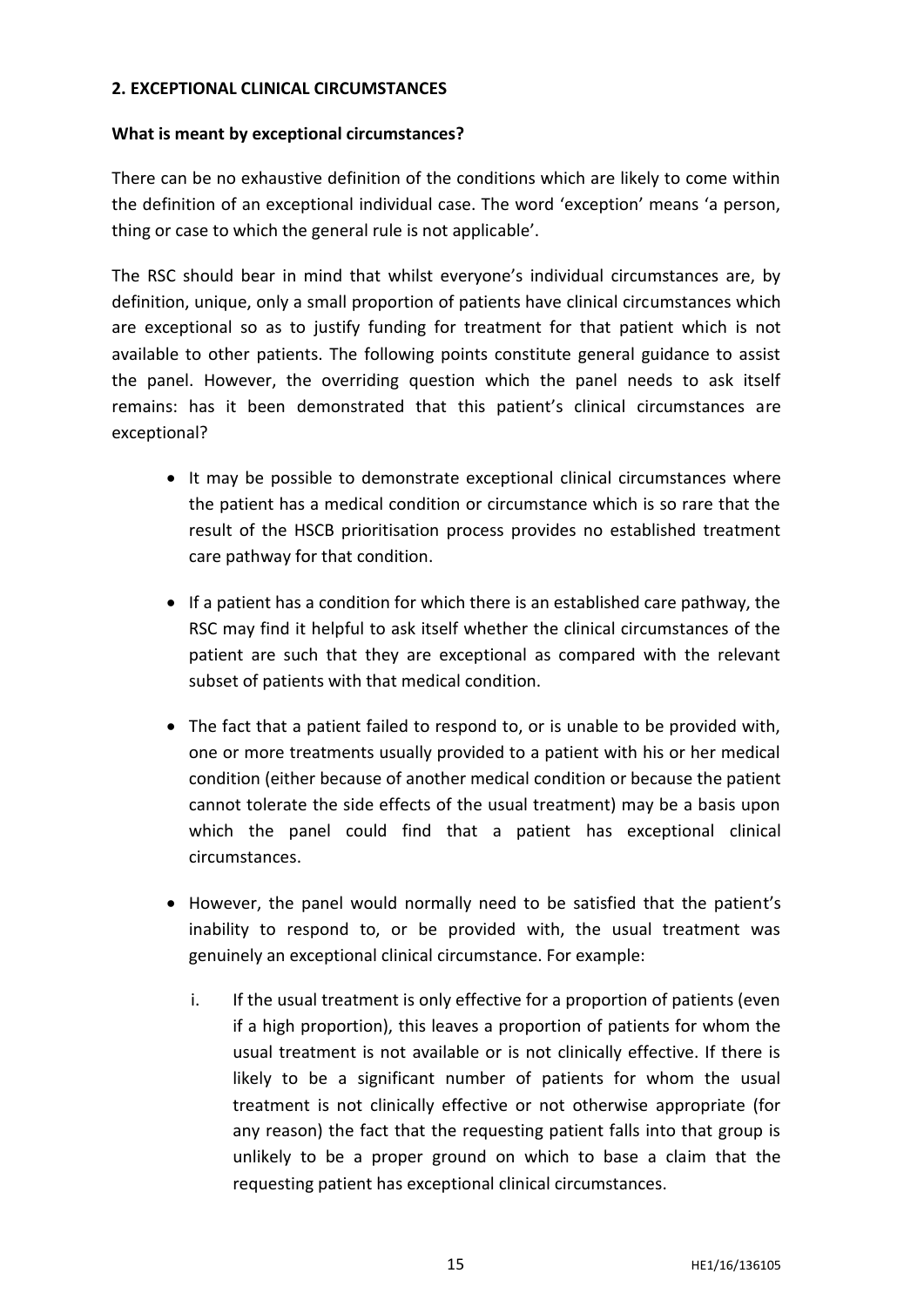ii. If the usual treatment cannot be given because of a pre-existing comorbidity which could not in itself be described as an exceptional clinical circumstance in this patient group, the fact that the co-morbidity is present in this patient, and its impact on treatment options for the requesting patient, is unlikely to demonstrate the patient has exceptional clinical circumstances.

The most appropriate response in each of the above two situations is to consider whether there is sufficient justification (including consideration of factors such as clinical effectiveness, cost-effectiveness, priority and affordability) to make a change to the policy adopted by the HSCB for funding that patient pathway, so that a change can be made to that policy to benefit a subgroup of patients (of which the requesting patient is potentially one such person). This change needs to be considered as a service development.

To meet the definition of 'exceptional clinical circumstances' there must be an HSCB policy in place that describes the availability of the requested intervention and the patient must demonstrate that they are both:

• Significantly different clinically to the group of patients with the condition in question and at the same stage of progression of the condition

AND

• Likely to gain significantly more clinical benefit than others in the group of patients with the condition in question and at the same stage of progression of the condition.

# **Non-clinical factors**

It is common for an application for individual funding to be on the grounds that a patient's personal circumstances are exceptional. This assertion can include details about the extent to which other persons rely on the patient, or the degree to which the patient has contributed or is continuing to contribute to society. The HSCB understand that everyone's life is different and that such factors may seem to be of vital importance to patients in justifying investment for them in their individual case. However, including non-clinical factors in any decision-making raises at least three significant problems Across the population of patients who make such applications, the HSCB is unable to make an objective assessment of material put before it relating to nonclinical factors. This makes it very difficult for the IFR Screening Panel to be confident of dealing in a fair and even handed manner in comparable cases.

• The essence of an individual funding application is that the HSCB is making funding available on a one-off basis to a patient where other patients with similar conditions would not get such funding. If non-clinical factors are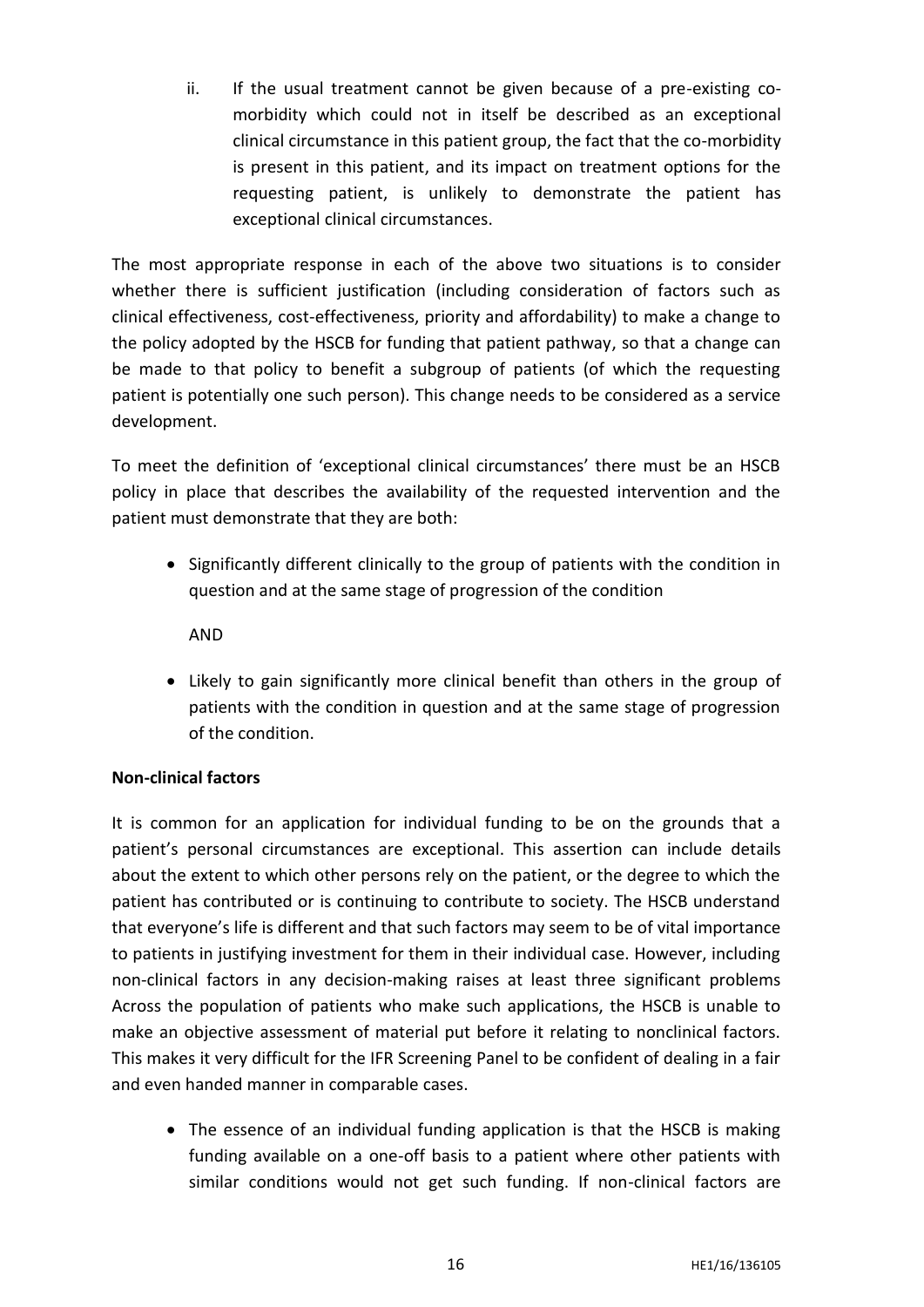included in the decision making process, the HSCB/RSC does not know whether it is being fair to other patients who are denied such treatment and whose non-clinical factors are entirely unknown.

 The HSCB is committed to a policy of non-discrimination in the provision of medical treatment. If for example, treatment was to be provided on the grounds that would enable an individual to stay in paid work then this would potentially discriminate in favour of those working compared to not working. To offer a treatment to one patient and not another on the basis that the funded patient was working and the patient denied funding was out of work breaches a principle on which the NHS was founded and still currently operates. The HSCB has not, therefore, been mandated to distribute resources based on these divisions within society. Such a decision would also set a precedent for the HSCB to always favour those in work over those not currently in work. The same can be said of many other non-clinical factors such as having children / not having children, being a carer / not being a carer and so on.

The HSC does not take into account non-clinical factors in deciding what treatment to provide, unless a service is specifically designed to address health inequality or a prevailing inequity of access to normally provided care or treatment. It does not seek to deny treatment to smokers on the grounds that they have caused or contributed to their own illnesses through smoking, nor does it deny treatment to those injured participating in sports in which they were voluntary participants.

The HSC treats the presenting medical condition and does not inquire into the background and lifestyle choices which led to that condition as the basis on which to decide whether to make treatment available or not. The policy of the HSCB is that it should continue to apply these principles in individual applications for funding approval. The HSCB will therefore seek to commission treatment based on the presenting clinical condition of the patient and not based on the patient's non-clinical circumstances.

In reaching a decision as to whether a patient's circumstances are exceptional, the Panel is required to follow the principle that non-clinical factors, including social value judgements about the underlying medical condition or the patient's circumstances, are not relevant.

Hospital consultants are asked to bear this policy in mind and not refer to non-clinical factors to support the application for individual funding.

# **Proving the case that the patient has exceptional clinical circumstances**

The onus is on the clinical applicant to set out the grounds clearly for the RSC on which it is said that this patient has exceptional clinical circumstances and is likely to benefit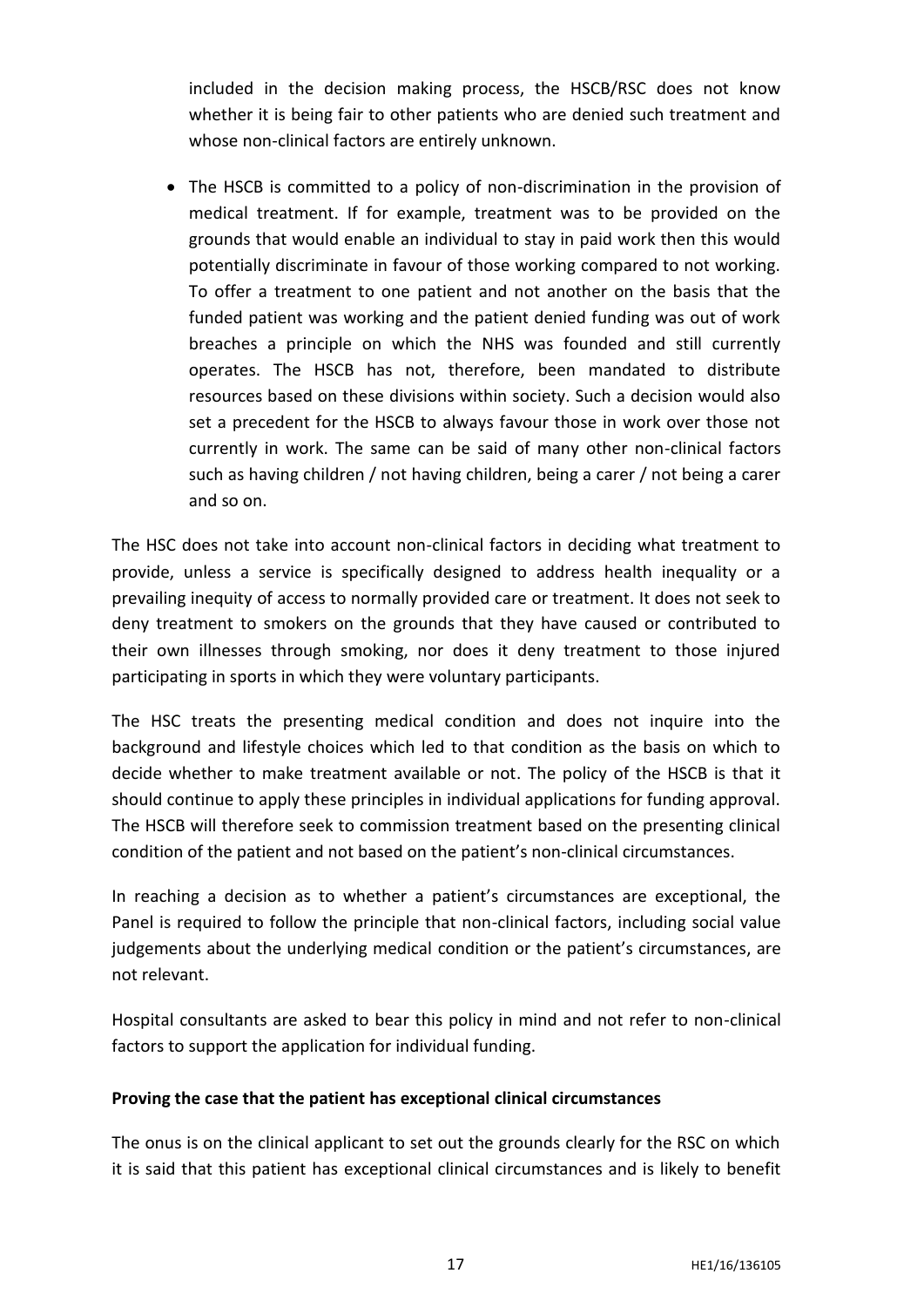from the proposed treatment more than other patients with the same clinical condition at the same stage of disease.

These grounds must be set out on the IFR application form and should clearly set out any factors which the hospital consultant invites the RSC to consider as constituting a case of exceptional clinical circumstances. If, for example, it is said that the patient cannot tolerate the usual treatment because of the side effects of another treatment, the referring hospital consultant must explain how common it is for the patient with this condition not to be able to be provided with the usual treatment.

If a clear case as to why the patient's clinical circumstances are said to be exceptional is not made out, then the RSC can do no other than refuse the application. The RSC recognises that the patient's referring hospital consultant and the patient together are usually in the best position to provide information about the patient's clinical condition as compared to a subset of patients with that condition. The referring hospital consultant is advised to set out the evidence in detail because the panel will contain a range of individuals with a variety of skills and experiences but may well not contain hospital consultants of that specialty. The HSCB and RSC therefore require the referring hospital consultant, as part of their duty of care to the patient, to explain why the patient's clinical circumstances are said to be exceptional.

There is no requirement for the RSC to carry out its own investigations about the patient's clinical circumstances in order to find a ground upon which the patient may be considered exceptional, nor to make assumptions in favour of the patient if one or more matters are not made clear within the application. Therefore, if a clear case of exceptional clinical circumstance is not made out by the paperwork placed before the RSC, the panel would be entitled to turn down the application.

#### **Multiple claimed grounds of exceptional clinical circumstance**

There may be cases where hospital consultants seek to rely on multiple grounds to show their case is clinically exceptional. In such cases the panel should look at each factor individually to determine: (a) whether the factor was capable of making the case an exceptional clinical circumstance; and, (b) whether it did in fact make the patient's case an exceptional clinical circumstance. The panel may conclude, for example, that a factor was incapable of supporting a case of exceptional clinical circumstance and should therefore be ignored. That is a judgment within the discretion of the RSC panel.

If the RSC panel is of the view that none of the individual factors on their own make the patient's clinical circumstance exceptional, the panel should then look at the combined effect of those factors which are, in the panel's judgement, capable of supporting a possible finding of exceptional clinical circumstances. The panel should consider whether, in the round, these combined factors demonstrate that the patient's clinical circumstances are exceptional. In reaching that decision the panel should remind itself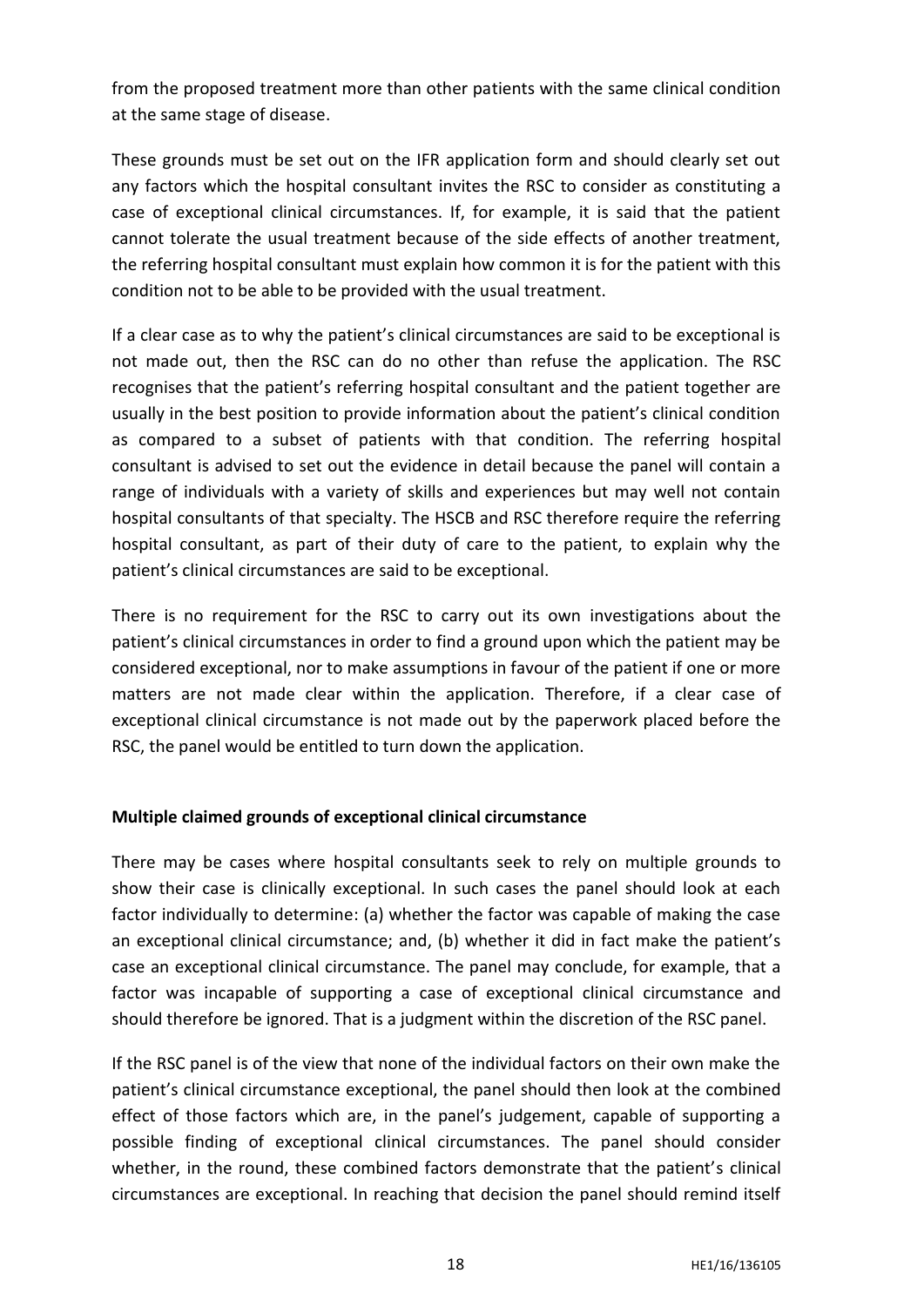of the difference between individual distinct circumstances and exceptional clinical circumstances.

It may be possible to demonstrate exceptional clinical circumstance where the patient has a medical condition or clinical circumstance which is so infrequent /unpredictable that the result of the HSCB prioritisation process provides no established treatment care pathway for that patient.

# **3. RARITY**

# *Assessment of requests to fund existing treatments outwith licensed clinical indications for patients with rare clinical circumstances*

The assessment of these funding requests should be distinguished from requests on the grounds of exceptional clinical circumstance. A set of criteria need to be applied when a patient's medical condition is so rare, or their condition is so unusual, that the hospital consultant wishes to use an existing treatment outwith its licensed indication. This exception does not routinely apply to rare disorders or small subgroups of patients within a more common disorder because here it would be normal to have a clinical trial involving sufficient patients formally to evaluate the proposed treatment.

In assessing these cases the panel should consider the following

- Can this treatment be studied properly using any other established method? If so then funding should be refused.
- Is the treatment likely to be clinically effective?
- In addition the usual considerations are included. Whether the treatment is cost effective and what is this patient's priority compared to patients whose care has not been funded.

In the case of a rare indication, and where the incidence and prevalence is below the threshold figure indicated on p.3, the case can be considered by the RSC. If the threshold test is not met, the request will be declined on the grounds that funding an individual case would be inequitable for the defined cohort.

# **4. CLINICALLY CRITICALLY URGENT TREATMENT OUTSIDE ESTABLISHED POLICY**

It is recognised that on occasion there will be a need to manage funding requests for designated, specialised treatments that are considered by the referring hospital consultant as potentially clinically critically urgent where the following criteria apply: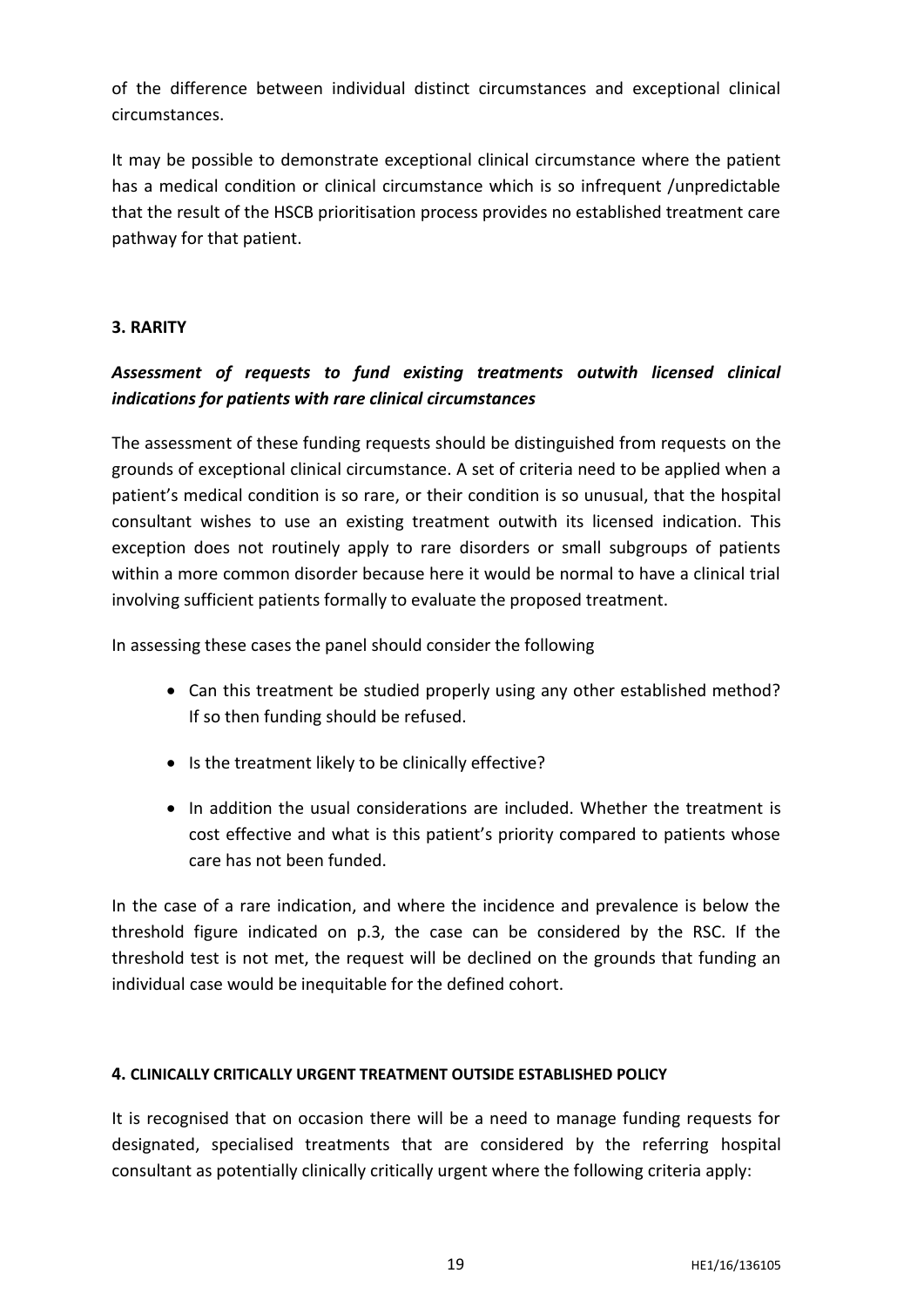- There is no HSCB clinical commissioning policy or agreed interim commissioning position defined through a published policy statement;
- There is no endorsed NICE Technology Appraisal for the treatment and indication;
- The patient represents a cohort of patients with the same condition at the same stage of the disease;
- The treatment is clinically critically urgent because the patient is at risk of imminent significant and irreversible clinical deterioration (life threatening or major loss of function);
- The evidence for the use of the treatment must be convincing and likely costeffectiveness well within the usual thresholds.

Hospital consultants who are responsible for the care of a patient presenting as clinically critically urgent who are at risk of imminent significant and irreversible clinical deterioration (life threatening or major loss of function), and who believe that an intervention not routinely commissioned would be effective and cost effective may request consideration of a proposed intervention through the IFR process.

The IFR policy will initially apply, but where a request is declined as an IFR because the patient is representative of a cohort and therefore an IFR is not appropriate **and** the request meets **all** of the above criteria, an application may proceed under the following arrangements. Although no longer considered as an IFR, such requests will be considered using the IFR governance infrastructure, although the basis of the decision will be different.

Decisions whether, or not, to treat in clinically urgent situations must be made in a timely manner. Therefore the process for clinically urgent requests will need to consider whether the treatment is effective, and likely to be commissioned in the next commissioning round or via an in-year service development. In this situation the decision-makers may arrive at an interim position allowing the treatment to be initiated for this patient (and for others who are brought to the attention of the RSC in the same clinical circumstances).

However because this clinically urgent request process cannot be as comprehensive in approach as regular clinical commissioning policy development processes so that a rapid decision may be reached, the strength of the evidence base must be convincing and likely to be cost-effective well within usual thresholds. This recognises the increased likelihood of over-estimating the clinical effectiveness of treatment when the research evidence base is under-developed or cannot be subject to detailed scrutiny, and the risk of diverting resources away from more cost-effective health care for other patients.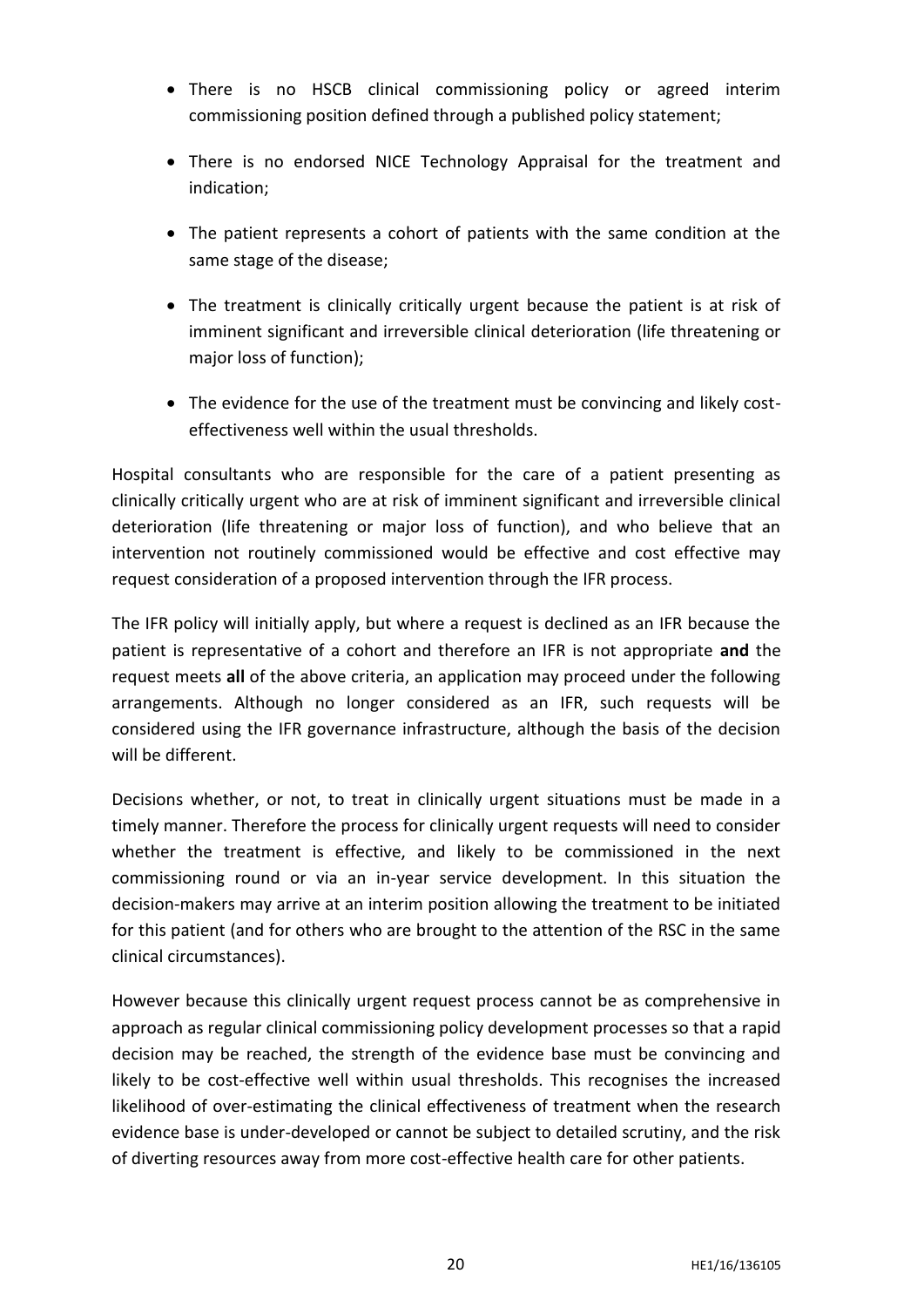All requests for funding interventions that may be clinically urgent should be submitted as an IFR application by the referring hospital consultant with a clear indication of the degree of urgency and the reasons for this urgency. The clinically critically urgent nature of the situation does not justify the submission of sparse information to the RSC, indeed the referring hospital consultant should submit detailed supporting information at application or as soon as possible thereafter. The referring hospital consultant should indicate the degree of urgency and a timescale for decision.

The IFR application that has been presented as urgent should be assessed against the criteria set out above by the IFR Screening Panel. Where the criteria are met the IFR Screening Panel should undertake the following steps from the information presented to the RSC:

- Ascertain with the referring hospital consultant whether the application is clinically critically urgent: the patient is at risk of imminent significant and irreversible clinical (life threatening or major loss of function) deterioration within the next 4 months. The expected timeframe of the deterioration should be stated;
- Advise the referring hospital consultant the application has now been directed into the clinical commissioning policy process and may be considered as an in-year service development proposal or into the routine policy development programme;
- Advise the referring hospital consultant of the likely timescales when these are known;
- If not already provided, require the referring hospital consultant to seek a second, independent opinion from another HSC professional with equivalent or higher specialty expertise. This should be an opinion on the clinical effectiveness of the requested treatment at the stage of the condition in the patient's care pathway. Opinion on alternative treatments or interventions should be obtained as part of the advice. It should not require a second physical assessment of the patient though it may require the sharing of existing clinical test results.
- Advise the referring hospital consultant that the IFR process will assess the application using similar criteria as for in-year service development policy, i.e. an interim commissioning position:
	- What is the quality and quantity of evidence in support of the treatment? The HSCB, as commissioner, and the RSC will expect to be presented with a substantial body of good quality evidence before agreeing to change policy to commission a treatment in-year. Experimental treatments will not be supported.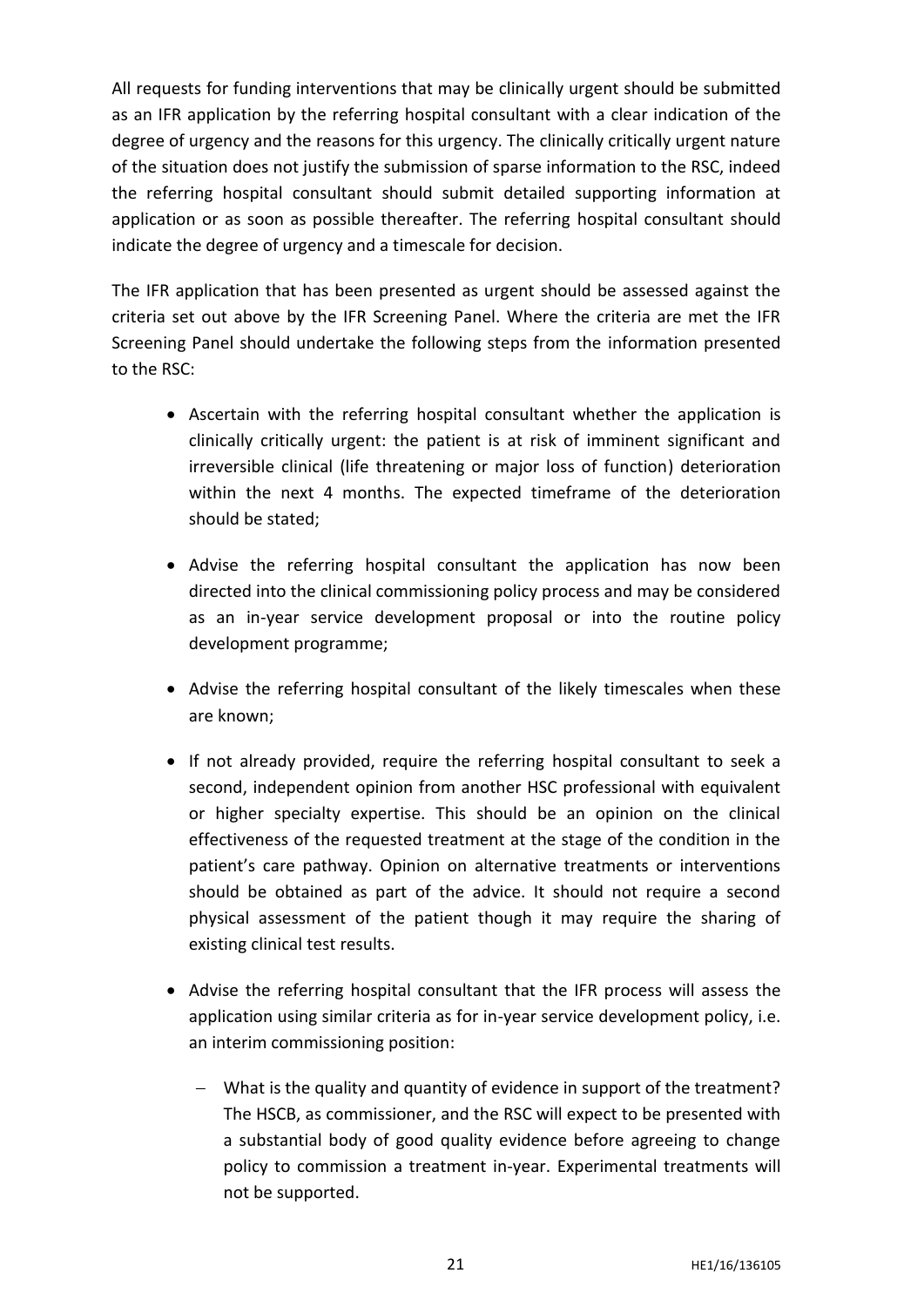- What are the proven benefits of the treatment? The proven benefits must be substantial in that the treatment is likely to resolve the clinically urgent issue.
- What is the overall net cost of the proposed intervention and does it represent good value for money? And again The intervention must demonstrate a high probability of being cost-effective well within usual thresholds used by the HSCB.
- $-$  How many patients are likely to be treated and what will the part-year effect of funding be? The likely expenditure must be justifiable having regard to the clinically urgent criteria set out above and the likely impact to the overall budget for specialised commissioning.

An interim commissioning position to commission the service in-year (until a definitive decision is reached through the in-year service development process or annual prioritisation round) will not be approved unless the HSCB can reach a clear conclusion that the following tests are satisfied: the proposed service development is both supported by strong sufficient evidence that is clinically effective and cost-effective well with usual thresholds.

Having considered the above and any other relevant factor the RSC can either:

 Give approval, creating an interim commissioning position, and forward the potential service development for consideration through the service development process;

OR

 Decline to approve, creating an interim commissioning position, and forward for consideration through the service development process in the same way as other IFR requests for cohorts.

The interim commissioning position (whether to fund [recommend] or not) applies only until the service/intervention has been considered through the in-year service development process or annual prioritisation process. Patients who have treatment initiated through an interim commissioning position that is subsequently changed through the policy development and prioritisation process may complete their current episode of treatment if they and their hospital consultant believe it is appropriate to do so.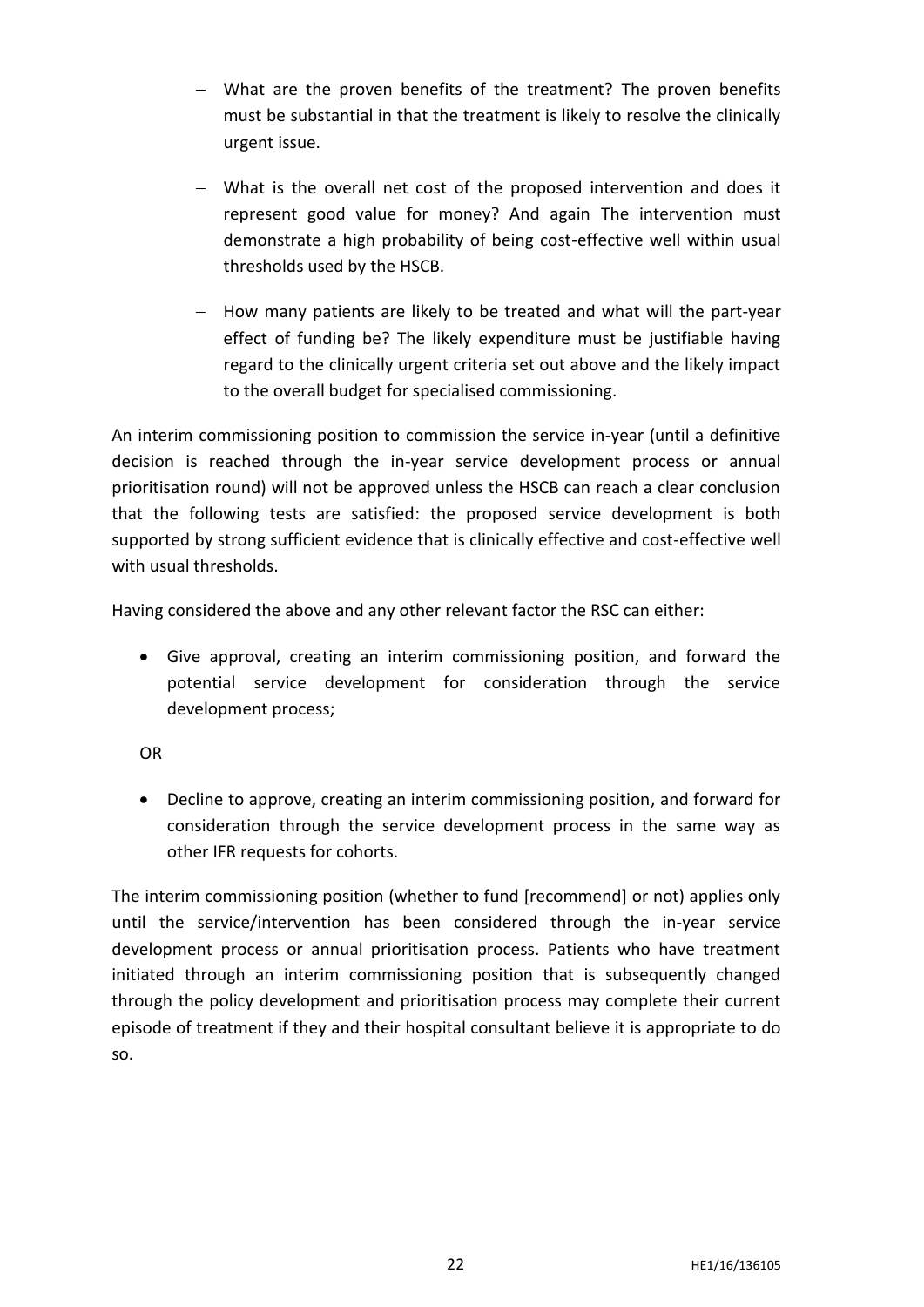# **5. REQUEST FOR USE OF A NEW INTERVENTION OR FOR USE OF AN INTERVENTION FOR A NEW INDICATION, WHERE NO COMMISSIONING ARRANGEMENTS EXIST**

If the request is for an intervention that is new, or is a new application of an existing intervention, and the number of likely patients exceeds the threshold test (i.e. the patient represents a cohort) the IFR process is not appropriate and the requester will be directed to the process for requesting a service development.

#### **Giving Reasons**

HSC organisations should make decisions rationally following proper consideration of the evidence and be clear about the reasons for their decisions.

The purpose of giving reasons is to tell the patient in general terms why a public body reached the decision it did and the factors that it took into account in reaching the decision. The Court of Appeal has said as follows about a duty to give reasons<sup>10</sup>:

*"(1) The duty is a function of due process, and therefore of justice. Its rationale has two principal aspects. The first is that fairness surely requires that the parties—especially the losing party—should be left in no doubt why they have won or lost. This is especially so since without reasons the losing party will not know (as was said in Ex p Dave) whether the court has misdirected itself, and thus whether he may have an available appeal on the substance of the case. The second is that a requirement to give reasons concentrates the mind; if it is fulfilled, the resulting decision is much more likely to be soundly based on the evidence than if it is not.*

*(2) The first of these aspects implies that want of reasons may be a good self-standing ground of appeal. Where because no reasons are given it is impossible to tell whether the judge has gone wrong on the law or the facts, the losing party would be altogether deprived of his chance of an appeal unless the court entertains an appeal based on the lack of reasons itself.*

Where a public body gives reasons for its decision these reasons ought to be proper, adequate, and intelligible and enable the person affected to know why the decision has been made. These can be expressed in a few sentences but they need to have sufficient detail so that the patient knows that the main aspects of his case have been properly considered.

**<sup>.</sup>**  $10$  See Flannery v Halifax Estate Agents [200] 1 WLR 377 at 381.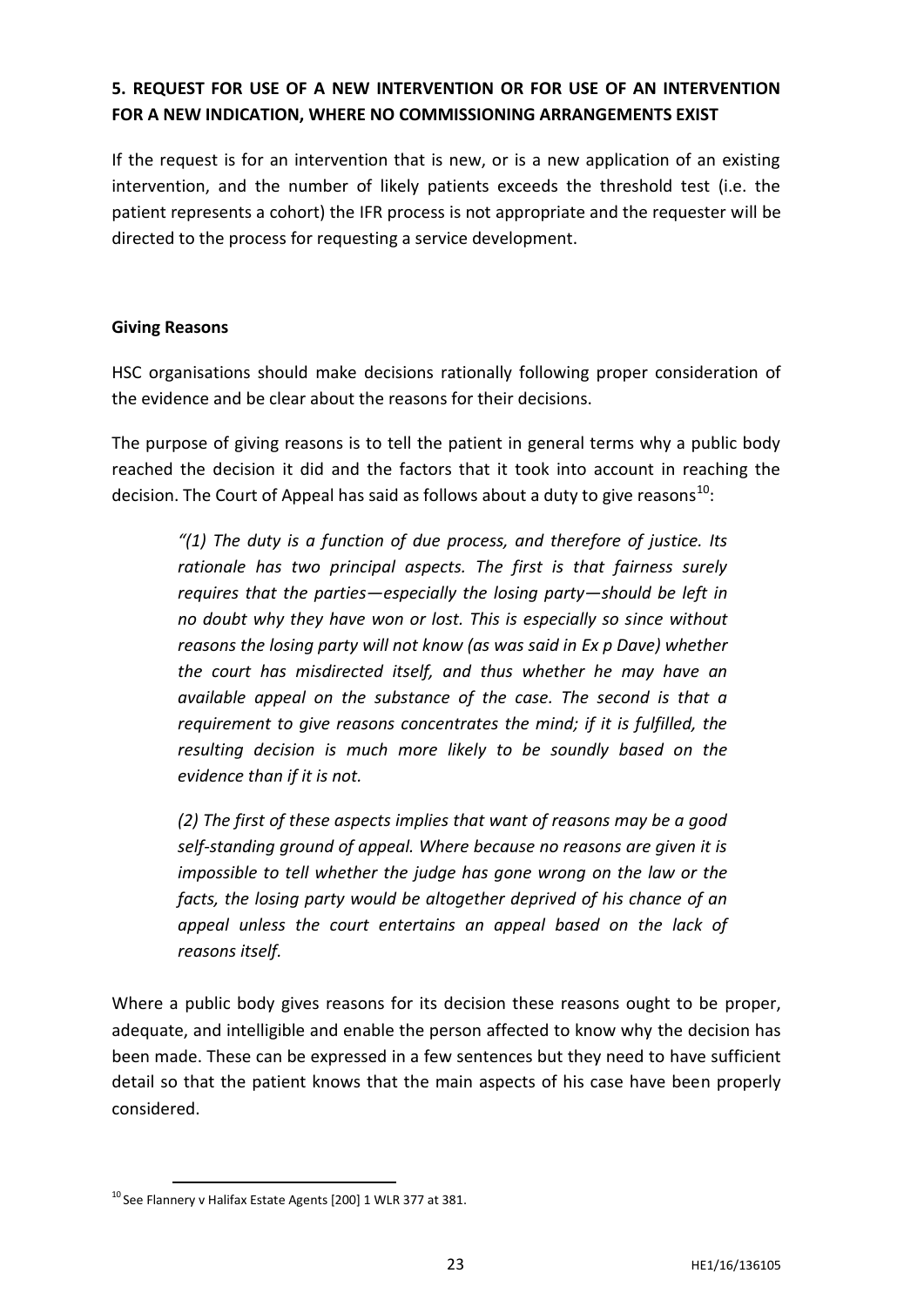To ensure that reasons given for an IFR decision are appropriate, the RSC ought to ensure that the decision document (which will usually be the letter to the patient or their hospital consultant) explains both the decisions that the RSC reached on each element and states a précis as to why the panel reached that decision.

#### **General advice on giving reasons**

Whether the RSC has or has not given reasons will depend on the individual circumstances. There will be simple cases where a single sentence is sufficient and there will be more complex cases where a full paragraph or two is needed to explain the thinking of the RSC.

The decision letter should explain:

- Whether the panel reached the view that the patient did or did not demonstrate exceptional clinical circumstances, and the basis for that decision. If the panel felt that the patient's clinical circumstances were broadly in line with the clinical circumstances of those in the cohort of other patients in the same clinical condition then this should be stated.
- If the referring clinician put forward specific factors which were said to support his or her claim to be exceptional clinical circumstances, the letter should explain (by reference to the main factors) why the panel did not consider that these amounted to exceptional clinical circumstances.
- The letter should say whether the panel considered if the requested treatment was likely to be clinically effective for this individual patient. If it was then this should be stated. If the panel reached the view that the requested treatment was not likely to be clinically effective for this individual patient, then the letter should explain why this decision was reached.
- The letter should say whether the panel considered the requested treatment will be a cost effective use of NHS resources. If the panel reached the view that the requested treatment was not likely to be cost effective for this individual patient, then the letter should explain why this decision was reached.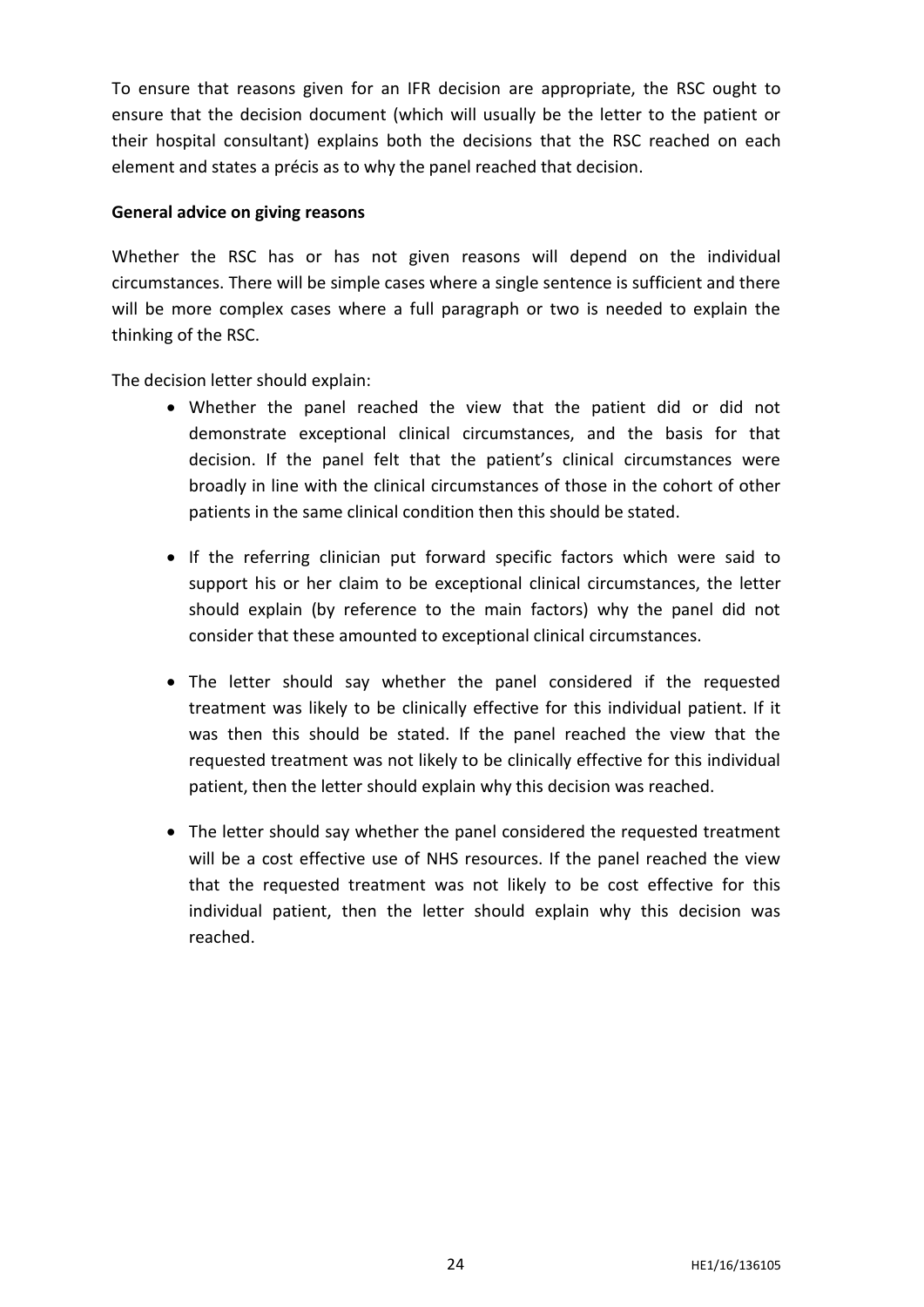# **Appendix B: Documents which have informed this policy**

- The NHS CB Interim Commissioning Policy: Individual funding requests, April 2013, [https://www.england.nhs.uk/commissioning/wp-content/uploads/sites/12/2016/08/cp-](https://www.england.nhs.uk/commissioning/wp-content/uploads/sites/12/2016/08/cp-03.pdf)[03.pdf](https://www.england.nhs.uk/commissioning/wp-content/uploads/sites/12/2016/08/cp-03.pdf)
- The NHS CB Commissioning Policy (reference): Ethical Framework to underpin priority setting and resource allocation [https://www.england.nhs.uk/wp](https://www.england.nhs.uk/wp-content/uploads/2013/04/cp-01.pdf)[content/uploads/2013/04/cp-01.pdf](https://www.england.nhs.uk/wp-content/uploads/2013/04/cp-01.pdf)
- McKie J, Richardson J. The rule of rescue. Soc Sci Med. 2003 Jun; 56(12):2407-19.
- [https://www.nice.org.uk/news/feature/what-social-values-should-nice-consider](https://www.nice.org.uk/news/feature/what-social-values-should-nice-consider-when-balancing-)[when-balancing-](https://www.nice.org.uk/news/feature/what-social-values-should-nice-consider-when-balancing-) fairness-with-efficiency
- Faculty of Public Health. FPH Position Statement. Describing exceptionality for funding panels. 2012. Available from: http://www.fph.org.uk/policy\_reports. Accessed 11/12/12.